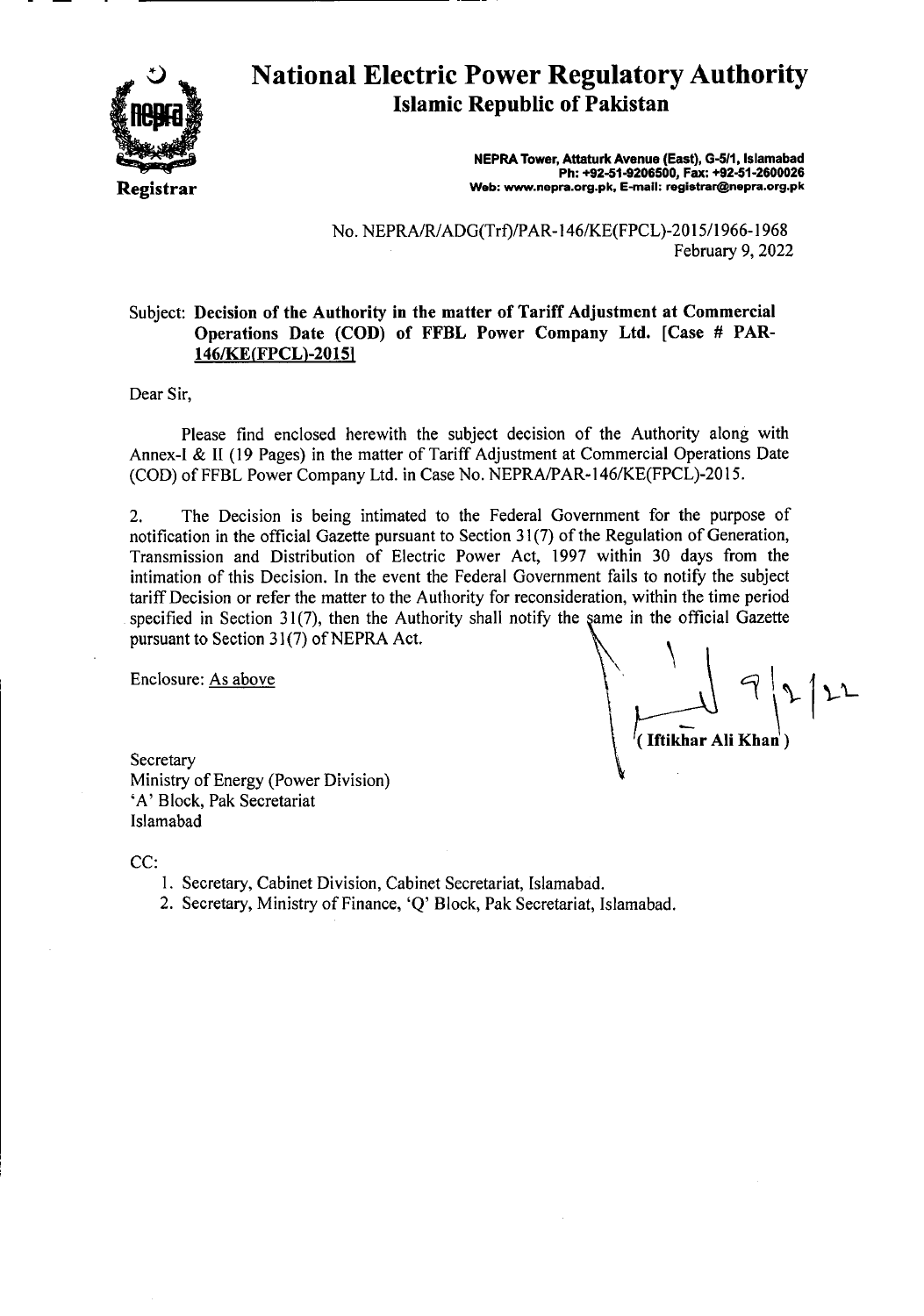

# DECISION IN THE MATFER OF TARIFF ADJUSTMENT AT COMMERCIAL OPERATIONS DATE (COD) OF FFBL POWER COMPANY LIMITED (FPCL)

### 1. Introduction

- 1.1 FFBL Power Company Limited ("FPCL" or the "Company") is an unlisted public limited company incorporated as a Special Purpose Vehicle (SPV) in June 2014. The complete project management and execution has been carried out by FPCL. The Installed capacity of the Power plant is 118 MW, out of which 52 MW of power is being exported to K-Electric and remaining is supplied to FFBL Fertilizer complex. The plant is generating power at two different frequencies i.e. 50 Hz for K-Electric and 60 Hz for Fauji Fertilizer Bin Qasim Limited (FFBL). The power plant is located at Eastern Industrial Zone of Port Qasim, Karachi in the province of Sindh. FPCL holds Generation License No. (SGC/111/2015) from NEPRA and has commenced its Commercial Operation since May 19, 2017.
- 1.2 The reference generation tariff was awarded to FPCL through Power Acquisition Request (PAR) of K-Electric vide decision dated Dec 29, 2015 and Jan 26, 2017. Summary of the reference tariff as per the review motion decision is as under;

|                            | Year    | Year               | Indexation                                                                                                                                                       |
|----------------------------|---------|--------------------|------------------------------------------------------------------------------------------------------------------------------------------------------------------|
| <b>Tariff Components</b>   | 1 to 10 | 11 to 30           |                                                                                                                                                                  |
| <b>Energy Charge</b>       |         | Rs./kWh            |                                                                                                                                                                  |
| <b>Fuel Cost</b>           | 4.2939  | 4.2939             | Subject to fuel price variation with adjusted<br>losses at 1% on CIF and 1% with local<br>transportation as per prescribed mechanism<br>(if not included in FSA) |
| Variable O&M-Foreign       | 0.0811  | 0.0811             | USD/PKR & US CPI                                                                                                                                                 |
| Variable O&M-Local         | 0.0121  | 0.0121             | Local CPI                                                                                                                                                        |
| <b>Water Cost</b>          | 0.1590  | 0.1590             | Subject to actual based on documentary<br>evidence                                                                                                               |
| Ash Disposal               | 0.1753  | 0.1753             |                                                                                                                                                                  |
| Lime Stone                 | 0.0897  | 0.0897             | Subject to actual                                                                                                                                                |
| <b>Total Energy Charge</b> | 4.8111  | 4.8111             |                                                                                                                                                                  |
| Capacity Charge            |         | Rs./kWh            |                                                                                                                                                                  |
| Fixed O&M-Foreign          | 0.2225  | 0.2225             | USD/PKR & US CPI                                                                                                                                                 |
| Fixed O&M-Local            | 0.2514  | 0.2514             | Local CPI                                                                                                                                                        |
| <b>Working Capital</b>     | 0.2351  | 0.2351             | $KIBOR + 2\%$                                                                                                                                                    |
| Insurance                  | 0.2134  | 0.2134             | Actual premium or 1% of the adjusted EPC<br>whichever is lower                                                                                                   |
| Return on Equity           | 1.3447  | $\frac{1.3442}{5}$ | USD/PKR                                                                                                                                                          |

REFERENCE TARIFF



 $\overline{A}$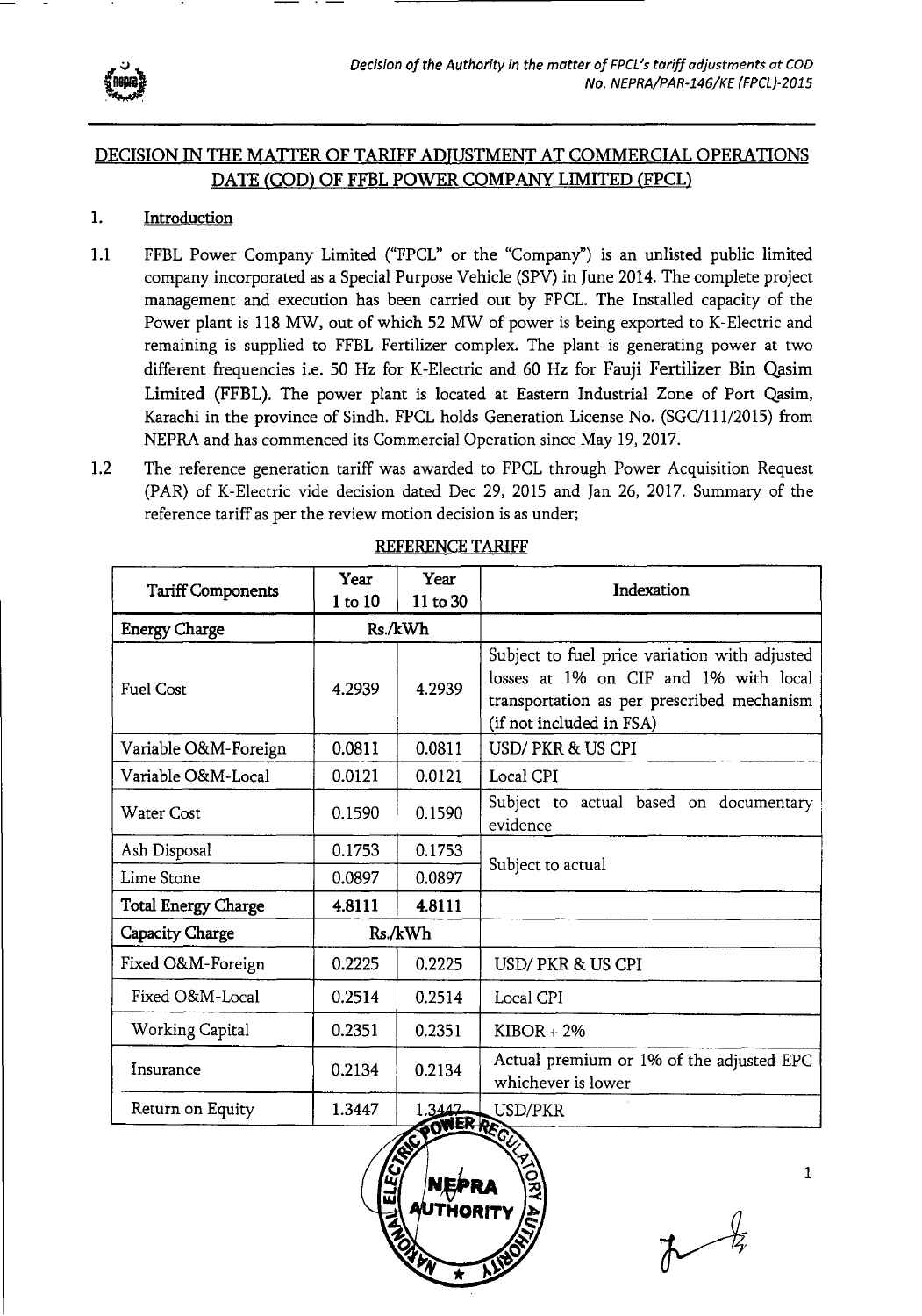

| Debt Service (Local)                         | 3.7122  | $\bullet$ | <b>KIBOR</b>                  |
|----------------------------------------------|---------|-----------|-------------------------------|
| Total Capacity Charge at<br>85% plant factor | 5.9793  | 2.2671    |                               |
| <b>Total Tariff</b>                          | 10.7904 | 7.0782    |                               |
|                                              |         |           | Levelized Tariff (1-30 Years) |
| Rs./kWh                                      | 9.4979  |           |                               |
| US Cents/kWh                                 | 9.2753  |           |                               |

1.3 The Authority had approved US\$ 1.46 million per MW for EPC cost and US\$ 1.75 million per MW for overall total project cost. The Summary of the approved project cost of FPCL allocated or allowed to KE is as under;

| Description                                     | US\$ (Million) | Rs (Million) |
|-------------------------------------------------|----------------|--------------|
| CAPEX without Custom (US\$ 1.46 million/MW)     | 84.68          | 8,671.23     |
| Custom Duty and Cess (5.95% of 66.75% of CAPEX) | 3.36           | 344.06       |
| <b>CAPEX</b> with Custom                        | 88.04          | 9,015.29     |
| Financing Fees and Charges (3% of debt amount)  | 2.28           | 233.47       |
| Interest during construction                    | 11.16          | 1,142.78     |
| <b>Total Project Cost</b>                       | 101.5          | 10,393.6     |

- 1.4 Following one-time adjustments have been provided by the Authority in its decisions dated Dec 29, 2015 and Jan 26, 2017;
	- i. Customs duties  $\&$  cess  $@$  5.95% of the 66.75% of the capital cost has been assumed in the project cost which will be adjusted at the time of COD on actual basis. Withholding tax directly imposed on the EPC contractor during the construction period shall be subject to adjustment based on verifiable documents at the time of COD. Withholding tax on dividends shall not be a pass through item.
	- ii. Interest During Construction has been estimated as PKR 1,142.71 million. This will be adjusted at COD on account of actual variation in interest on the basis of actual drawdown for the period of 24 months of project construction period. The power producer shall submit the relevant documents to the K-Electric on onward submissions to NEPRA for adjustment of the relevant components. The total amount has been assumed as 75% of the total project cost. Debt service component of tariff has been based on 100% local financing. The total amount of debt has been assumed as 75% of the total project cost. Debt service component of tariff has been based on 100% local financing.
	- iii. The tariff has been calculated on the basis of net capacity of 52 MW and annual generation @ 85% plant factor of 387.19 GWh. The net capacity is subject to adjustment at the time of COD as per IDC test to be carried out for determination of the contracted capacity. In case the net capacity is established higher than the minimum



 $\uparrow$  )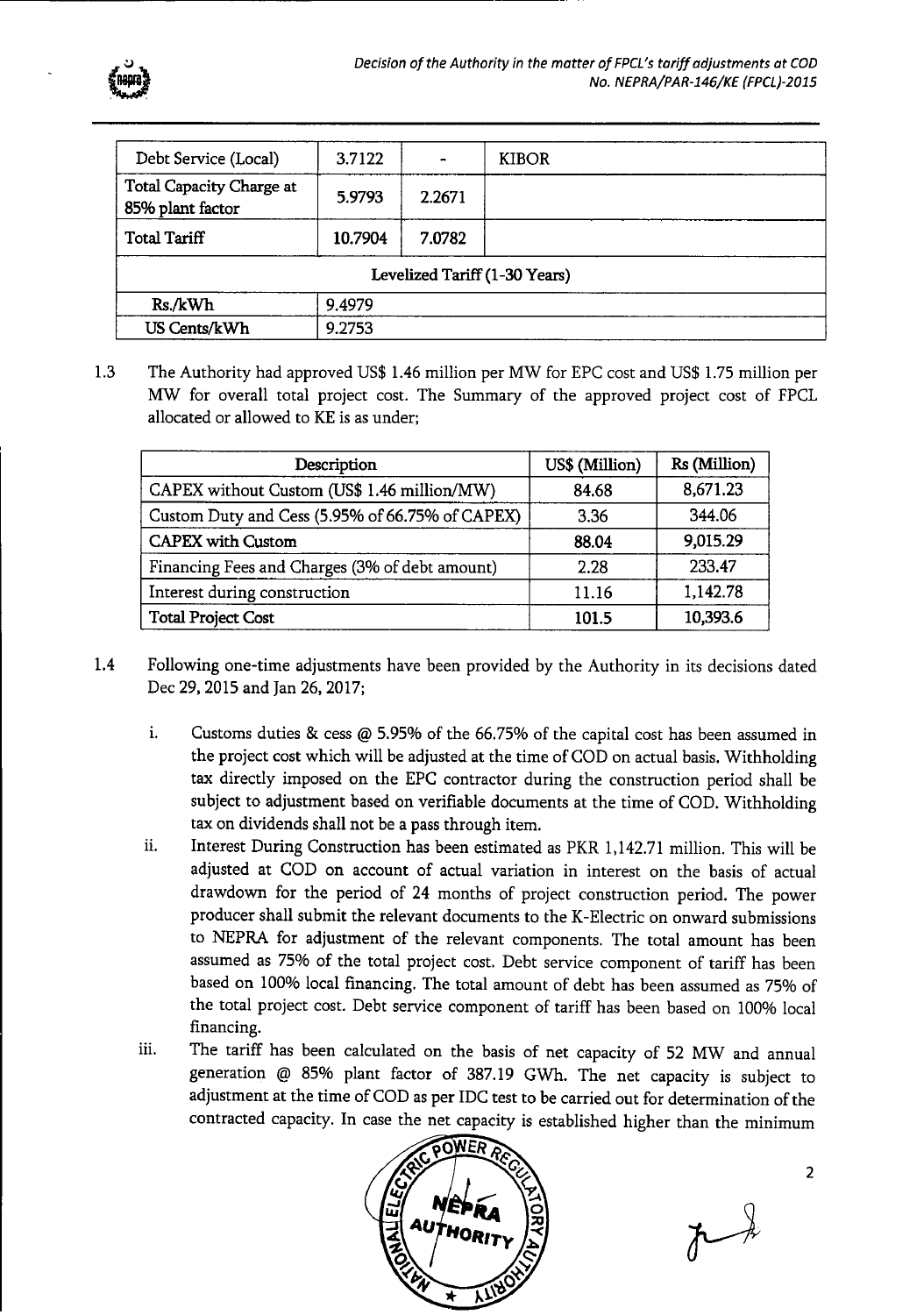

capacity, the relevant tariff components shall be adjusted accordingly. However, no adjustment is allowed in case the net capacity is established less than minimum net capacity of 52 MW.

- iv. Interest on Working Capital has been calculated on the basis of quarterly KIBOR plus 200 basis point, which will be adjusted for variation in quarterly-KIBOR and weighted average cost of coal inventory (Inventory equivalent to 90 days at 100% plant load and receivables equivalent to one month of fuel charges at 100% plant load) at the time of COD. Cost of Working Capital at the time of COD, shall be adjusted for actual payment terms agreed in the PPA and Coal Supply Agreement and fuel prices. Thereafter, the cost of working capital shall be adjusted quarterly for variation in KIBOR and fuel prices only.
- v. Return on Equity (ROE) including Return on Equity During Construction (ROEDC) will be adjusted at COD on the basis of actual equity injections and PKR/US\$ exchange rate variation (within the overall equity allowed by the Authority at COD) during the project construction period allowed by the Authority.
- vi. The cost of water, limestone and ash disposal will be adjusted on actual basis at the time of COD based on documentary evidence.

# 2. FPCL Request Regarding One-Time True-up/Adjustment

- 2.1 FPCL vide its letter dated Nov 17, 2017 requested the Authority for adjustments of its tariff for 52 MW Power at Commercial Operations Date ("COD") pursuant to NEPRA's Tariff Determination dated Dec 29, 2015 and review motion decision dated Jan 26, 2017. Further FPCL on May 24, 2019 filed Modification Tariff petition for proposed sale of additional 8 MW of electricity to K-Electric, which was admitted by the Authority for consideration. On Aug 27, 2019 FPCL requested to postpone the decision regarding adjustment at COD till the decision of the Authority for the modification in reference tariff.
- 2.2 The Authority considered the request for postponement and decided to return the COD application along with all documents and directed to resubmit the same once the modification petition is decided by the Authority and the same was communicated to the FPCL on Jan 06, 2020.
- 2.3 On May 05, 2020 FPCL withdrew its Review/Modification petition for sale of additional 8 MW of electricity to K-Electric and finally resubmitted its COD adjustment request on Aug 27, 2020. Later on FPCL on Dec 07, 2020 revised claim for insurance during construction and financing fee.
- 3. Head wise detail of costs claimed on account of One-Time Adjustments:
- 3.1 Based on the submissions of the FPCL and documentary evidence in support of its claim, the Authority has decided to allow following one-time adjustment;

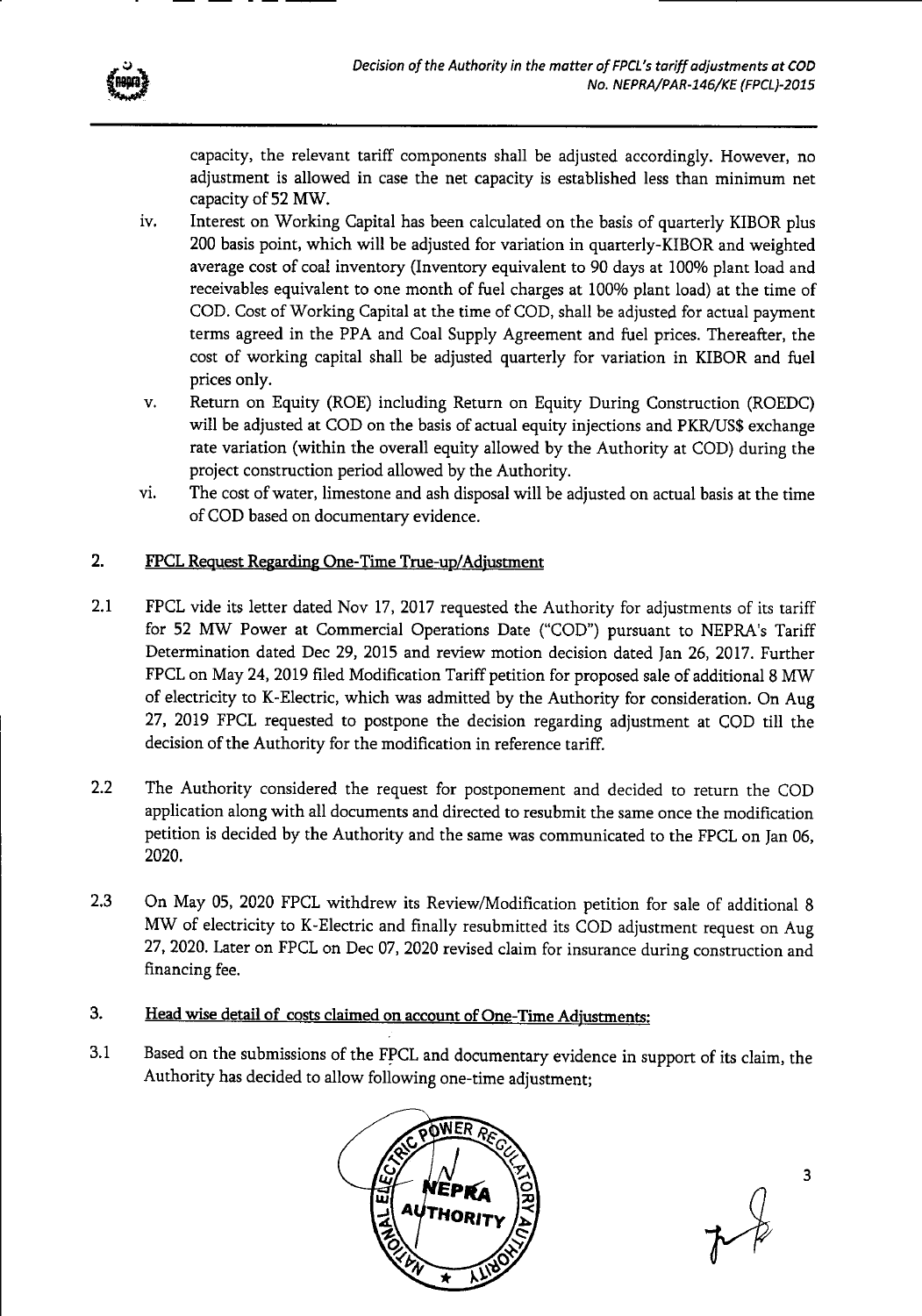

# 4. EPC Cost

4.1 FPCL in its COD request has submitted EPC Cost of US\$ 219.85 million (K.E + FFBL), out of which KE cost was indicated as US\$ 96.25 million (Rs. 10,038 million). FPCL in support of its claim submitted documentary evidences such as copies of EPC contracts, purchase order, EPC commercial invoices, good receipt note, bank debit advice, bank statements, FOREX and internal approvals. The comparison of EPC cost allowed in the tariff determination and being claimed by FPCL is as follows;

| Description                          | As per Tariff Determination |                             |       | Claimed at COD Stage |                                            |        |
|--------------------------------------|-----------------------------|-----------------------------|-------|----------------------|--------------------------------------------|--------|
|                                      | US\$ in Mln                 | Exch rate $\vert$ Rs in Mln |       |                      | US\$ in Mln $ Avg$ Exch Rate $ $ Rs in Mln |        |
| Capital Cost less<br>Custom & duties | 84.68                       | 102.4                       | 8,671 | 96.25                | 104.2                                      | 10,038 |

4.2 After going through all the documentary evidences/actual payments submitted by the petitioner, EPC cost amounting to US\$ 219.42 million (Rs. 22,905.01 million) is verified (converted as per actual exchange rates) for whole project (K.E+FFBL), The Authority in its tariff determination dated Dec 29, 2015 has allowed capital cost of US\$ 1.46 million/MW which becomes US\$ 84.68 million (Rs. 8,671.23 million) at the exchange rate of US\$/Rs 102.40. Accordingly based on the actual exchange rate variation on account of EPC cost the verified amount of US\$ 84.68 million with US\$/PKR actual exchange amounting to Rs. 8,717.59 million is allowed to the FPCL.

### 5. Custom Duties and Taxes

5.1 FPCL claimed custom duties and taxes of US\$ 4.76 million (Rs. 497.88 million) at the COD stage and has provided following break-up;

| #    | Cost Head              | US\$ in Million | PKR in Million |
|------|------------------------|-----------------|----------------|
| i.   | <b>Custom Duty</b>     | 3.18            | 332.68         |
| ii.  | ETO/ CESS Charges      | 0.60            | 62.93          |
| iii. | CAA/Port payment       | 0.48            | 49.94          |
| iv.  | Delivery Order Charges | 0.14            | 14.41          |
| v.   | Others                 | 0.36            | 37.92          |
|      | Total                  | 4.76            | 497.88         |

5.2 In support of its claim FPCL submitted copies of goods declarations of Pakistan Customs, payment challans of SIDS (copies of pay orders of different banks through which these SIDS were paid), other miscellaneous payments to port authorities, copies of bills of entries, internal approvals, forex etc.

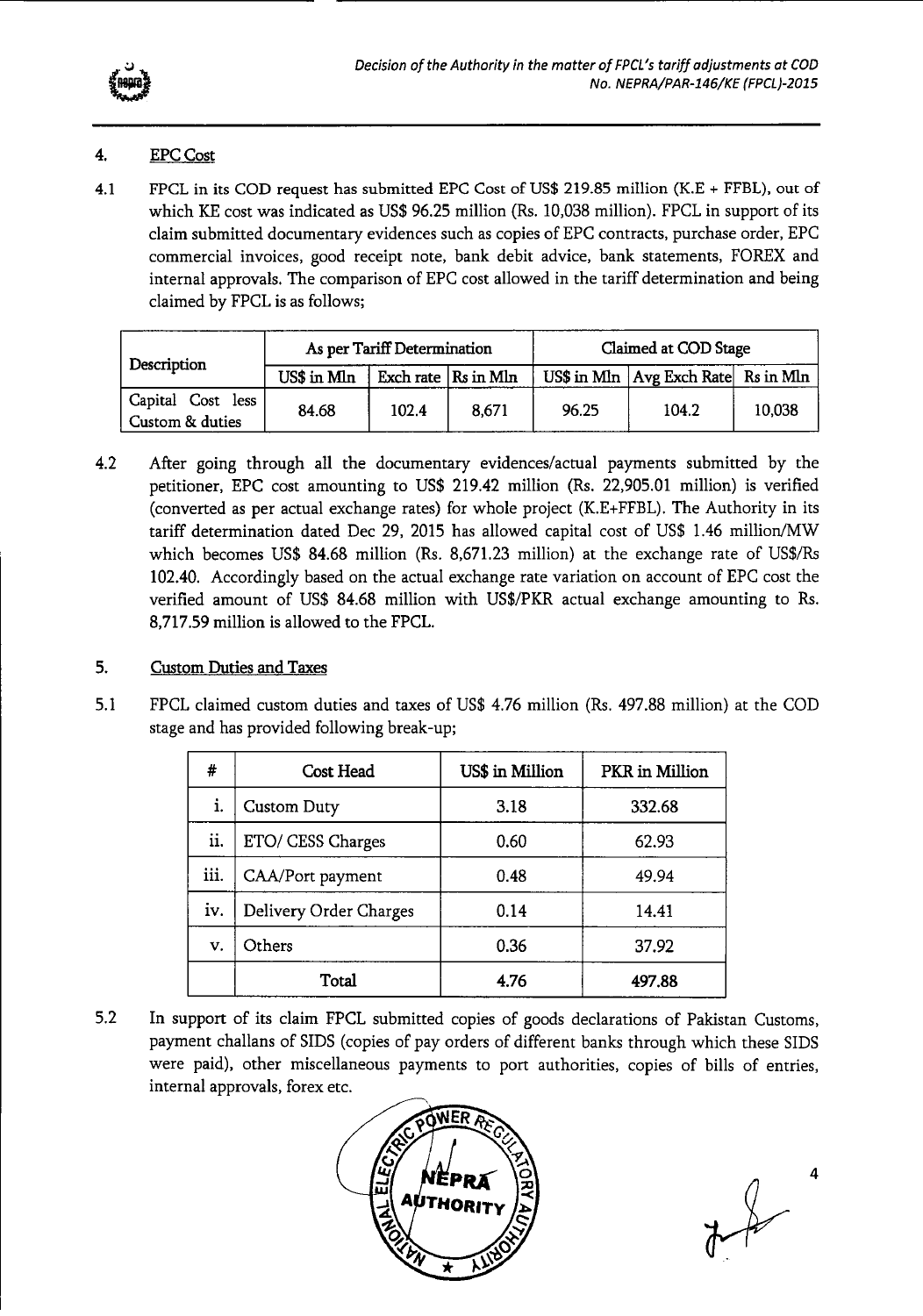

5.3 FPCL was allowed duties and taxes of US\$ 3.36 million in reference tariff determination. Relevant extract of the tariff determination is as under;

*"The Custom duties and Cess of US\$ 3.36 million has been estimated at 5.95% of 66.75% of the assessed capital cost and has also been indudedin the project cost which will be subject to adjustment on actual basis at the time of COD'* 

5.4 After going through the documentary evidences, actual duties and taxes amounting to US\$ 4.23 million (Rs. 439.30 million) has been verified and the same is allowed to FPCL.

#### 6. Commercial Operation Date and Construction Period

6.1 FPCL vide letter No FPCLIKE/01 Dated May 18, 2017 submitted that Declaration of Commercial Operation Date (COD) was communicated to K-E about COD which is "May 19, 2017 at 0000 hrs". The same was accepted by KE. To determine the construction period, FPCL submitted the letter for confirmation of COD, Power Purchase Agreement and reference tariff determination. Construction start date defined in PPA is as under;

# *"Mea.zis April 30, 2015"*

6.2 The Commercial Operation Date (COD) defined in PPA is;

*"The date immediately following the date on which the complex is commissioned; provided, that in no event shall the commercial operation date occurred earlier than sixty (60) days prior to the required commercial operation date without the prior written approval of the*  power purchaser, which approval shall not be withheld unreasonably."

6.3 The required Commercial Operation Date (RCOD) defined in PPA is as under;

*"P May 2017 as such date may be extendedpursuant to section 6.5 or section 8.1(b) or*  by a reason of Force Majeure Event"

6.4 The Construction period in Authority's tariff determination is 24 months from financial close or first payment to EPC contractor whichever is earlier. The date of financial close is Dec 31,  $2015$  and  $1<sup>st</sup>$  payment to EPC contractor is Jan 28, 2015. Following is a summary of the important timelines of FPCL;

| #    | <b>Particulars</b>                                   | Date / Period in Months |
|------|------------------------------------------------------|-------------------------|
| i.   | Tariff determination of the Authority                | Dec 29, 2015            |
| ii.  | Power Purchase Agreement (PPA)                       | Jul 04, 2018            |
| iii. | Financial close                                      | Dec 31, 2015            |
| iv.  | <b>Construction Start Date</b>                       | Apr 30, 2015            |
| V.   | Construction Period as per PPA                       | 24 Months               |
| vi.  | Required Commercial Operation Date (RCOD) as per PPA | May 01, 2017            |



 $\sim 2$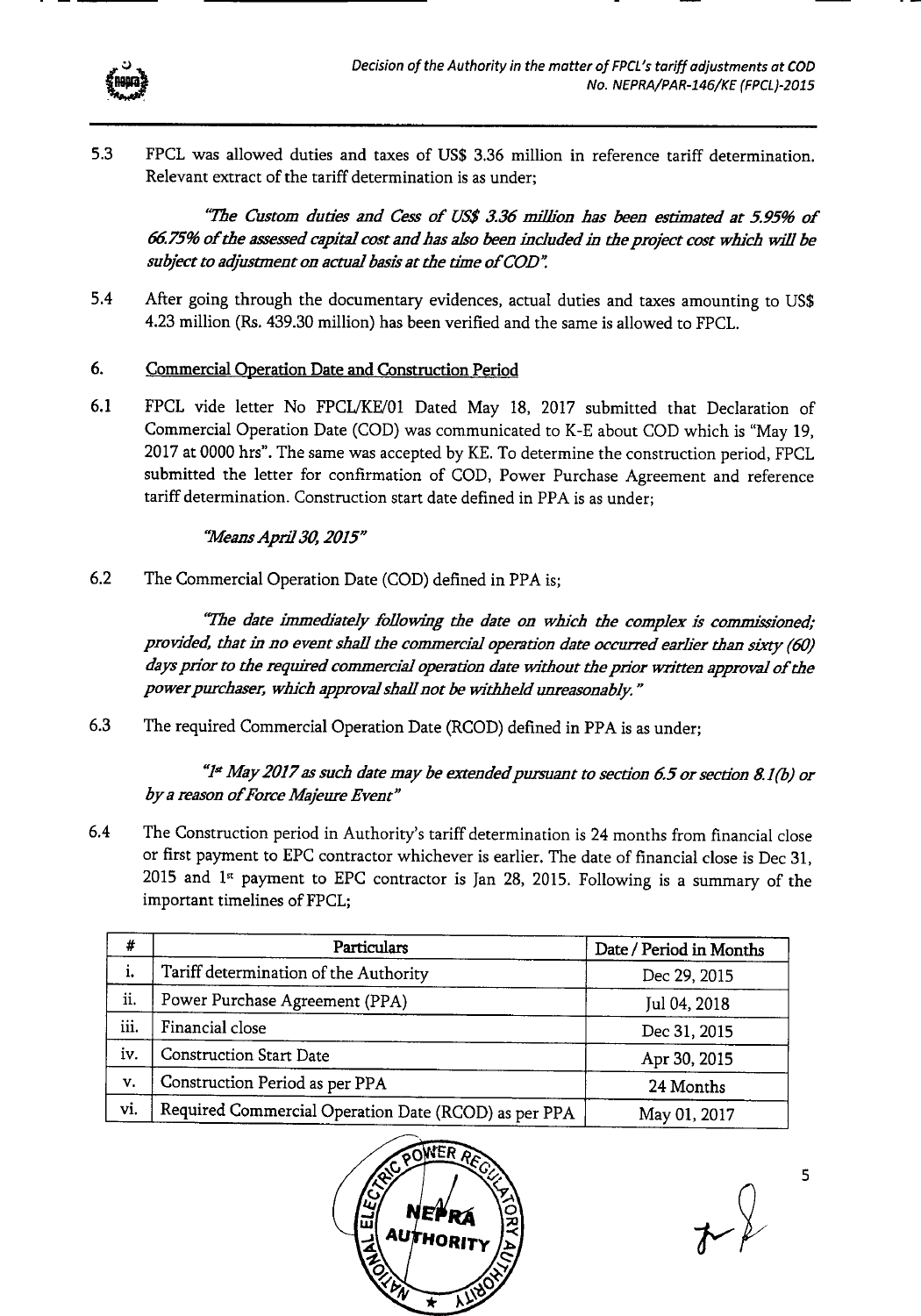

| vii.  | Actual Commercial Operation Date (COD)                  | May 19, 2017                                      |
|-------|---------------------------------------------------------|---------------------------------------------------|
| viii. | Actual Construction Period from Construction Start Date | 24 months and 18 days<br>i.e. Apr 30, 2015 to May |
|       |                                                         | 18, 2017                                          |

6.5 Consistent to NEPRA's earlier decisions in case of IPPs, the Authority hereby allows construction period from construction start as per PPA date i.e Apr 30, 2015 up to required commercial operations date (RCOD) i.e. May 01, 2017 (24 months) for (a) computation of interest during construction, (b) insurance during construction, and (c) return on equity during construction by disallowing 18 days.

#### 7. Pre-COD Insurance Cost

- 7.1 FPCL in COD tariff adjustment has claimed insurance during construction of US\$ 0.69 million (Rs. 70.51 million) which was later revised through letter dated Dec 17, 2020 to US\$ 0.85 million (Rs. 86.64 million) which is 0.79% of claimed EPC cost. The petitioner submitted the documentary evidence i.e. insurance invoices, bank statements, insurance policies, FOREX and internal approvals.
- 7.2 The Authority in the reference tariff determination had allowed pre-COD insurance @1% of 90% of the EPC cost amounting to US\$ 0.8608 million as pre-COD insurance cost. The component of insurance during operations works out as Rs. 0.2134/kWh.
- 7.3 The CAPEX of FPCL has been assessed as U\$ 88.91 million (Rs. 9,156.89 million). The pre-COD insurance for period starting from construction start date i.e. Apr 30, 2015 till RCOD i.e. May 01, 2017 is calculated as per actual percentage of @ 0.76% of 90% of the verified CAPEX of U\$ 88.90 million, which works out as US\$ 0,60 million (Rs. 61.63 million) or Rs. 0.1592/kWh and same is allowed to FPCL.

#### 8. Debt :Equity Ratio

- 8.1 The FPCL requested to allow debt equity ratio on the basis of actual debt and equity which is 72:28. In support of its claim the FPCL submitted bank facility agreements, bank statement indicating actual debt drawdowns and actual equity injections.
- 8.2 The Authority while calculating the reference generation tariff assumed the debt equity ratio of 75:25. In the reference decision no mechanism for adjustment of debt:equity ratio has been prescribed. In absence of adjustment mechanism, the Authority has decided to maintain the debt equity ratio of 75:25 as allowed in the reference generation tariff.

#### 9. Adjustment on account of Interest During Construction (IDC)

9.1 FPCL in its COD adjustment has requested to allow actual interest during construction (hereinafter referred to as "IDC") of US\$ 7.38 million (Rs. 773.18 million) till COD. FPCL submitted that the Company was able to obtain the loan with financing cost of KIBOR plus spread 1.75% which is within the allowed limit of spread of 3.5%. FPCL submitted that the Company may be allowed the benefit of the wed savings in the spread. FPCL submitted copies

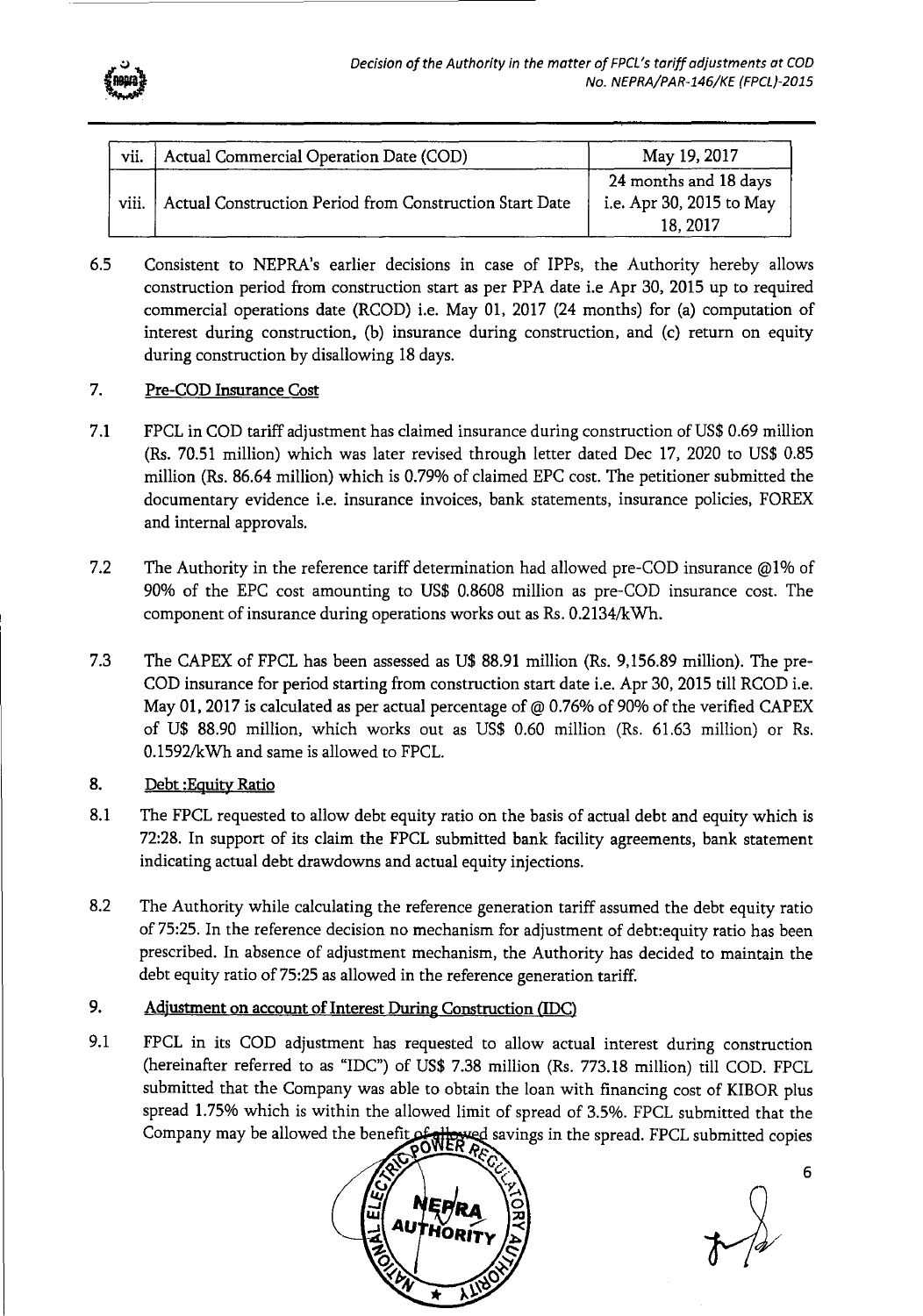

of financial agreement, bank invoice, facility letters, bank statement, FOREX, internal approvals etc.

- 9.2 FPCL was allowed IDC of US\$ 11.16 million. The Authority in the tariff determination had allowed 3 months KIBOR plus spread of 3.5% along with the construction period of 24 months. The Authority has also allowed the benefit of saving in the spread in the ratio of 60:40 between the purchaser and seller. The IDC was subject to adjustment on account of actual variation in interest on the basis of drawdown for the period of 24 months of project construction.
- 9.3 As per Common Terms Agreements, for whole project (FFBL+KE) FPCL entered into a Musharaka (Rs. 10,800.00 million) (Islamic mode of financing) and Commercial (Rs 11,062.5 million) (Conventional mode of financing), financed by consortium of eleven (11) banks. National Bank of Pakistan acted as lead bank and Bank Alfalah as security trustee. FPCL submitted that out of total financing of Rs. 21,862.50 million, Rs. 7,518.0 has been allocated for the K.E on the basis of actual debt and equity ratio of 72:28. The brief working submitted by FPCL is given below.

| Description                | <b>PKR Million</b> | <b>US\$ Million</b> | Ratio |
|----------------------------|--------------------|---------------------|-------|
| Actual Debt (FFBL+KE)      | 21,862.50          | 208.88              | 75 %  |
| Actual Equity (FFBL+KE)    | 8,587.50           | 83.42               | 25%   |
| Total Project Cost for K.E | 9,953.20           | 96.64               |       |
| Project Debt for K.E       | 7,464.90           | 72.48               |       |

- 9.4 FPCL for K.E has claimed IDC of US\$ 7.38 million (Rs. 773.18 million) calculated on the basis of 3 months KIBOR plus spread of 1.75% for 22 months and 19 days i.e. from June 30, 2015 (first drawdown date) to May 19, 2017 (actual COD).
- 9.5 The FPCL submitted documents have been examined. The verified total project cost stands at US\$ 96.64 million (Rs. 9,953.20 million), and on allowed debt equity ratio the project debt for K.E is US\$ 72.48 million (Rs. 7,464.90 million). Actual IDC paid on actual debt of US\$ 208.88 million (Rs. 21,862.5 million) after including the benefit for saving is US\$ 19.49 million (Rs. 2,041.23 million). It was observed that other income on account of debt amount reflected in financial accounts was not deducted by FPCL. Accordingly after prorating the total actual IDC paid, the IDC for K.E after deducting other income works out as US\$ 5.96 million (Rs. 612.84 million) and the same is allowed to FPCL. The breakup is given hereunder;

| Description               | Rs. Million | <b>US\$ Million</b> |
|---------------------------|-------------|---------------------|
| Total IDC paid (K.E+FFBL) | 2,041.23    | 19.49               |
| IDC for K.E only          | 696.97      | 6.76                |
| Less Other Income         | (84.13)     | (0.80)              |
| Net IDC to be allowed     | 612.84      | 5.96                |

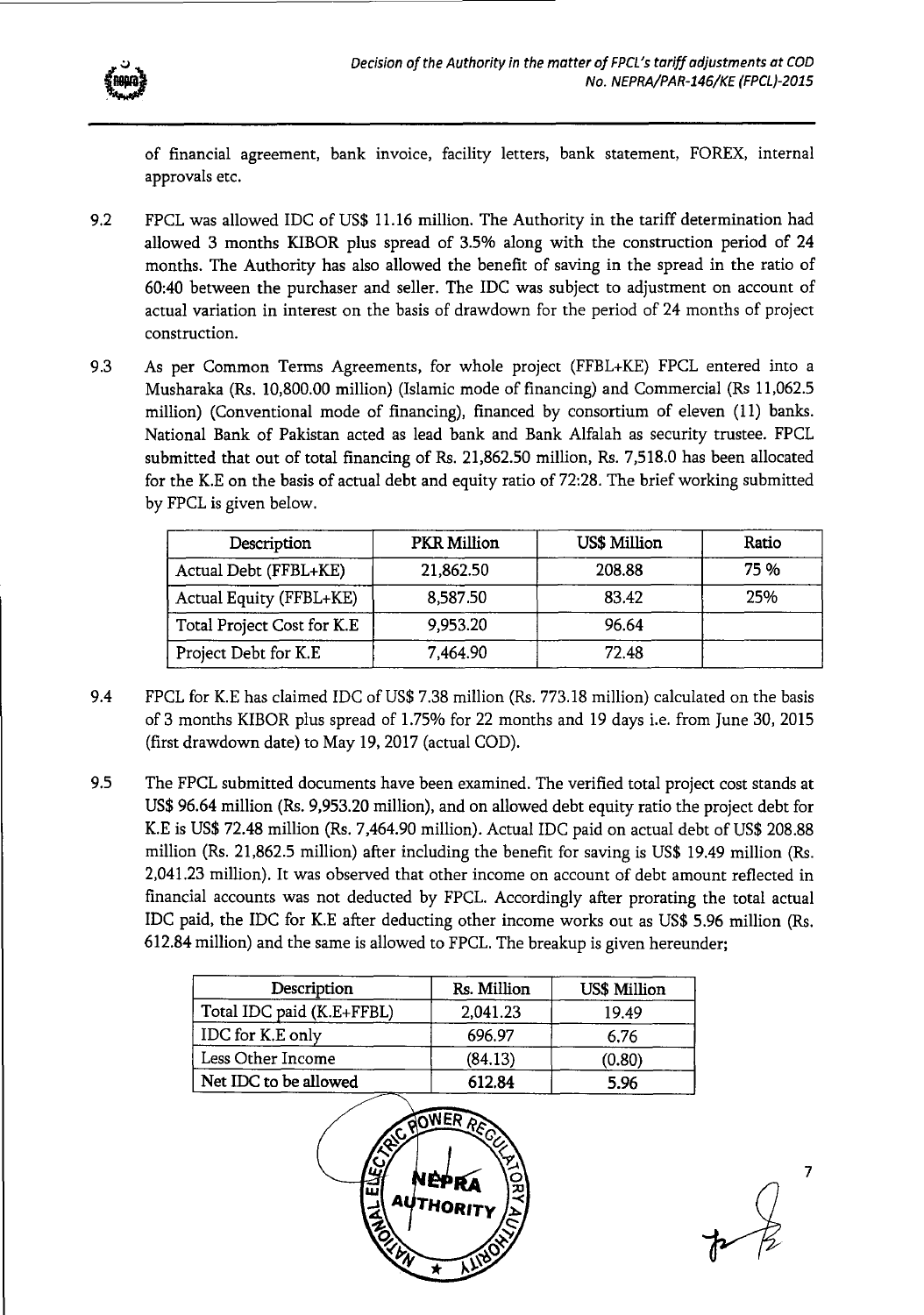

#### 10. Financial Charges

- 10.1 In COD adjustment request FPCL has claimed US\$ 2.23 million (Rs. 233.61 million) as financing fee and charges which is 1.62% of actual debt. In support of its claim FPCL has provided banks statements, bank advices, details, computations, etc.
- 10.2 The Authority in the tariff determination had allowed US\$ 2.28 million (Rs. 233.47 million) as financial charges limiting it to 3% of the total allowed debt subject to adjustment at the time of COD.
- 10.3 The financial charges have been verified through the documentary evidence submitted by FPCL. Accordingly the verified amount allocated to K-Electric has been worked out as US\$ 1.17 million (Rs. 121.85 million) which is 1.62% of actual allowed debt of US\$ 72.48, and the same is allowed to FPCL.

# 11. Return on Equity and Return on Equity During Construction (ROEDC)

- 11.1 FPCL in its COD adjustment petition requested ROE (including ROEDC) US\$ 8.27 million (Rs. 879.80 million). The FPCL has requested ROE & ROEDC @ 17% on equity injections of US\$ 35.86 million (Rs. 3,759.49 million) and calculated the component of ROE (including ROEDC) as Rs/kWh 2.2404. FPCL submitted the copies Bank statement to confirm equity injection, PPA & NEPRA determination, project start and completion date, FOREX etc.
- 11.2 The Authority has allowed 17% return on equity in the tariff determination. Return on equity during construction (ROEDC) is also the part of ROE tariff component. The following adjustment mechanism is given in the decision.

"Return on Equity (ROE) including Return on Equity during Construction (ROEDC) *will be adjusted at COD on the basis of actual equity injections and PICR/USD erchange rate vaziation (within the overall equity allowed by the Authority at COD) during the project construction peziod allowed by the Authority."* 

11.3 The total project cost for FPCL to be allocated to KE is US\$ 96.64 million (Rs. 9,953.20 million). Accordingly based on 25% equity injection the amount works out as US\$ 24.16 million (Rs. 2,488.30 million). Keeping in view the allowed construction period of 24 months starting from construction start date i.e. Apr 30, 2015 to RCOD i.e. May 01, 2017, the amount of ROEDC has been worked out as Rs. 700.18 million. The tariff component of ROE has been worked out as Rs. 1.0925/kWh and ROEDC as Rs. 0.3102/kWh and the same is allowed to FPCL.

# 12. Fuel During Testing

12.1 FPCL requested the Authority to allow an amount of US\$ 1.19 million (Rs. 124.91 million) as cost of fuel during testing in COD adjustment. FPCL as payment evidence submitted fuel invoices, bank statements and internal approvals.



8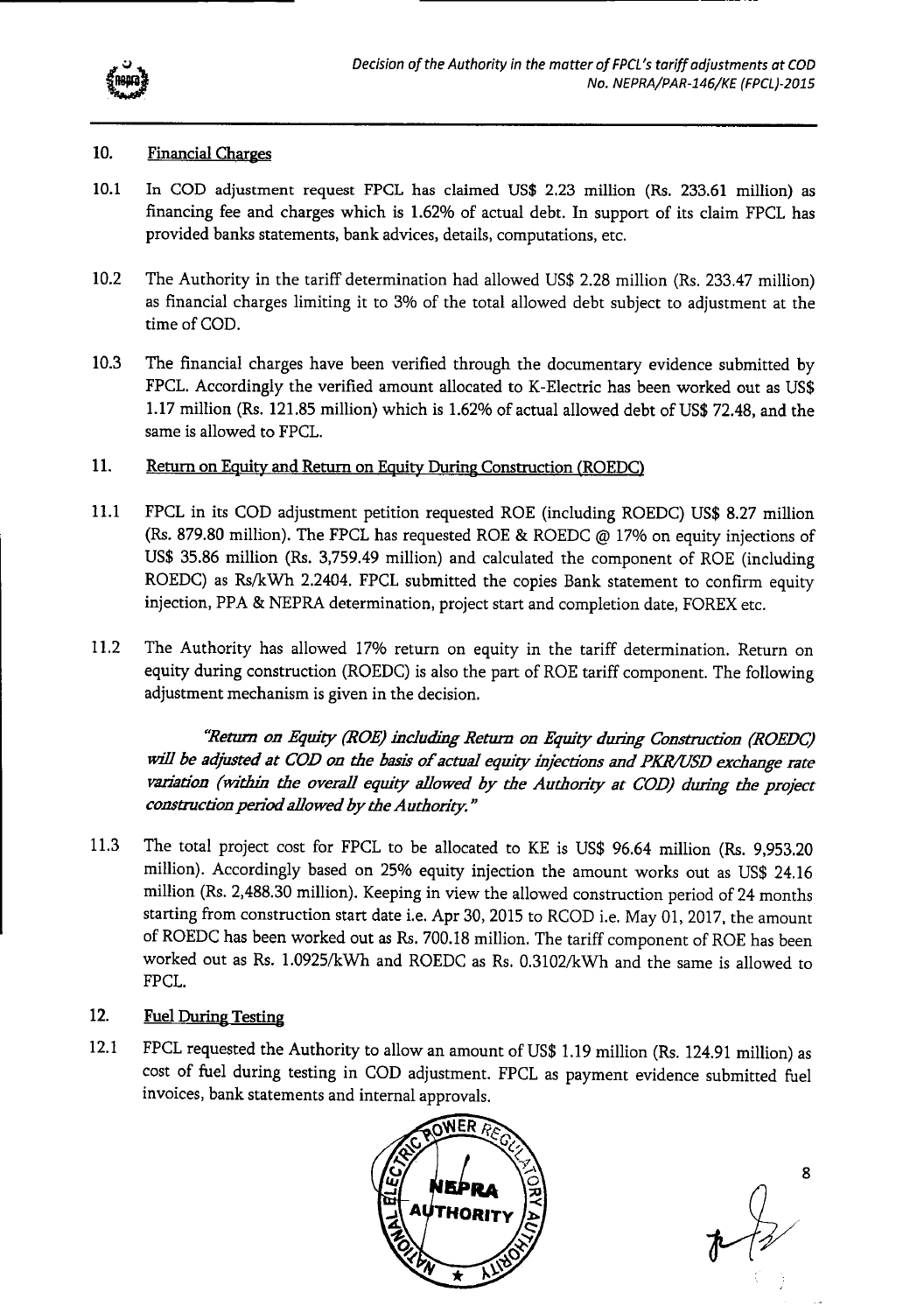

12.2 COD is true-up/adjustment of the reference *tariff* components. In the reference tariff no such adjustment has been accounted for on account of fuel during testing. Accordingly the same is not adjusted being outside the scope of COD true-up/adjustment.

#### 13. Cost of Land

- 13.1 The petitioner in its One-time adjustment application requested the Authority to allow US\$ 6.3 million for cost of land of 100 acres. At the time of reference generation tariff being subsidery Company of FFBL, the total project cost allocated to KE was USD 114 million without including the cost of land. It was based on the assumption that 50 acres of land within the existing FFBL fertilizer complex at Bin Qasim KHI will be the total project area and will be transferred from Fauji Fertilizer Bin Qasim Limited (FFBL) to FPCL on Free of Cost (FOC).
- 13.2 However subsequently it was learnt that the transfer of land on FOC basis by a public limited listed company to another unlisted public limited company having separate legal entity will be considered as arm's length transaction. Based on the audit observations, a third party surveyor was hired to assess the value of land in Oct 2016. Total land area finally carved out for the project was 100 acres owing to its structural footprint and the value of the land was assessed at Rs. 1.3 billion by valuator 'Iqbal A. Najee & Co'. Accordingly, FPCL paid an amount of Rs. 1.3 billion to FFBL in Dec 2016 and got the land transferred in its name. Out of Rs. 1.3 billion FPCL claimed amount of Rs. 645.26 (US\$ 6.17 million) on account of FPCL land area and remaining have been accounted for in the cost of FFBL.
- 13.3 FPCL requested the Authority that being prudent utility practice, legitimate cost of land which is basic part of project cost may be allowed. FPCL submitted that this is in line with the Section 7(6) of the NEPRA Act wherein Authority is empowered to protect the legitimate right of investor keeping in view the going concern, viability of the project and legitimate cost established through the documentary evidence.
- 13.4 The Authority observed that the cost of land was not allowed in the reference tariff determination since no claimed was made. COD is true-up/adjustment of the reference tariff components allowed by the Authority. In the reference tariff no such adjustment has been accounted for on account of land. Accordingly the same is not adjusted being outside the scope of COD true-up/adjustment.

#### 14. Cost of working Capital

14.1 FPCL requested the Authority to adjust the cost of working capital in line with the mechanism given in reference generation tariff which is as under;

*"Cost of working capita] at the thne of COD, shall be adjusted for actualpaym ent terms*  agreed in PPA and coal supply agreement and fuel prices. Thereafter, the cost of working *capita/shall be adjw'ted quarterly for variation in KIBOR and Fuelprices only."* 



 $\frac{1}{2}$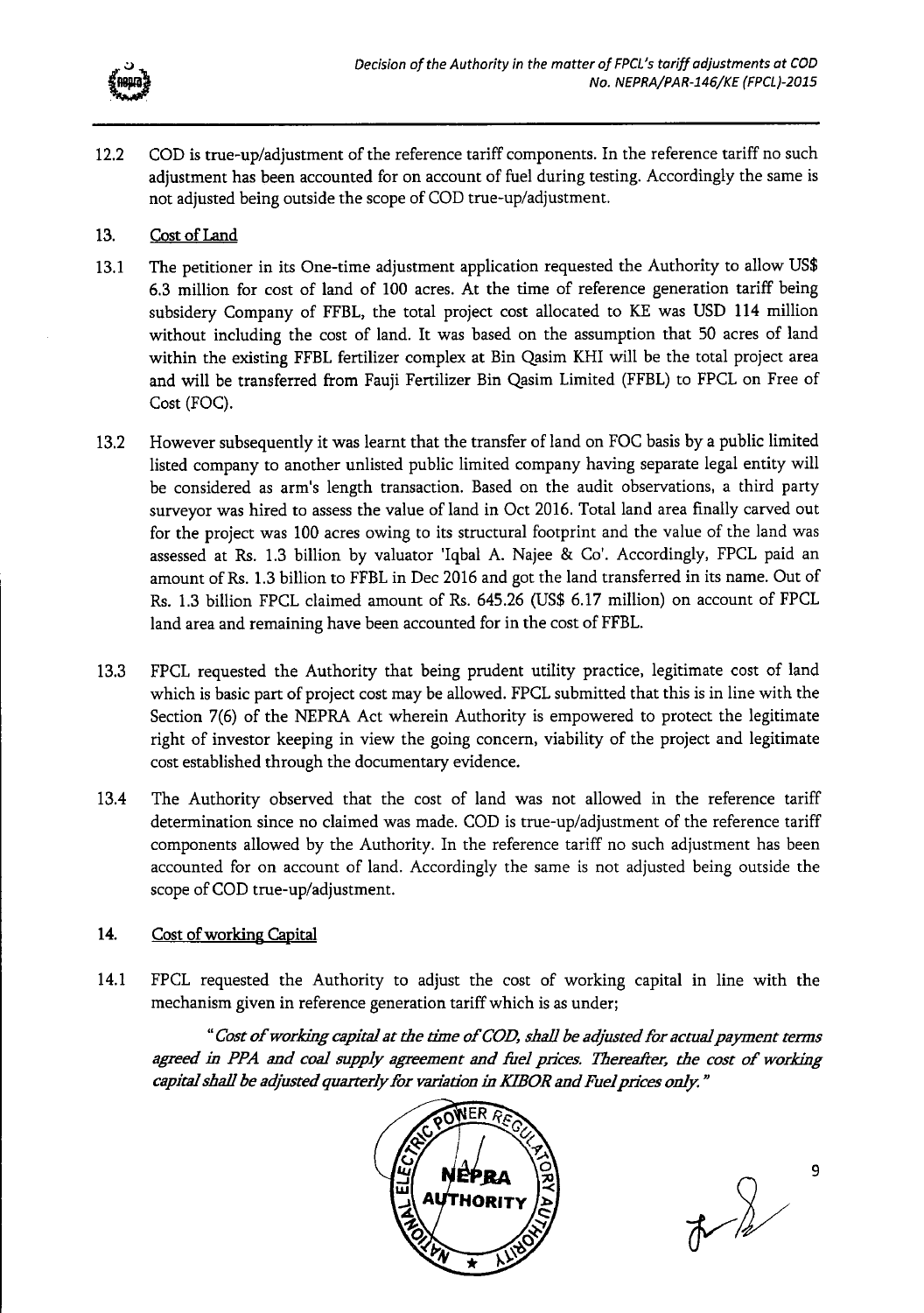

14.2 Keeping in view the above mechanism, based on the coal inventory equivalent to 90 days at 100% plant load and receivables equivalent to one month of fuel charges at 100% plant load, the cost of working capital at three months KIBOR plus 2% spread works out to be Rs. 72.92 million i.e. Rs. 0.1883/kWh and the same is allowed to FPCL.

#### 15. Overall Project Cost

15.1 Below table shows the head-wise detail of the cost allowed at COD to FPCL;

| Description                         | US\$ (Million) | Rs. (Million) |
|-------------------------------------|----------------|---------------|
| EPC cost                            | 84.68          | 8,717.59      |
| <b>Custom Duties &amp; Taxes</b>    | 4.23           | 439.30        |
| Insurance during construction       | 0.60           | 61.63         |
| <b>Interest during Construction</b> | 5.96           | 612.84        |
| Financing Fee                       | 1.17           | 121.85        |
| <b>Total Project Cost</b>           | 96.64          | 9,953.20      |

#### 16. Order

I. FFBL Power Company Limited (FPCL) is hereby allowed to charge K-Electric following tariff along with terms and conditions prescribed hereunder, true-up/adjusted in line with the reference tariff dated December 29, 2015 and review decision January 26, 2017 for its 52 MW power plant:

| Description                |                 | Rs./kWh            | As per Power Policy                                                                                                                                           |
|----------------------------|-----------------|--------------------|---------------------------------------------------------------------------------------------------------------------------------------------------------------|
| <b>Energy Charge</b>       | $1-10$<br>Years | $11 - 30$<br>Years | <b>Indexation / Adjustments</b>                                                                                                                               |
| Variable O&M               |                 |                    |                                                                                                                                                               |
| Foreign                    | 0.0855          | 0.0855             | US\$ / PKR & US CPI                                                                                                                                           |
| Local                      | 0.0129          | 0.0129             | Local CPI                                                                                                                                                     |
| Fuel cost                  | 5.1253          | 5.1253             | Subject to fuel price variation with adjusted losses<br>at 1% on CIF and 1% with local transportation as<br>per prescribed mechanism (if not included in FSA) |
| <b>Water Cost</b>          | 0.000           | 0.000              | Quarterly adjustment on actual basis subject to<br>documentary evidence to be submitted by power                                                              |
| Ash Disposal               | 0.000           | 0.000              | producer within three months of issuance of the                                                                                                               |
| Limestone                  | 0.000           | 0.000              | COD decision.                                                                                                                                                 |
| <b>Total Energy Charge</b> | 5.2237          | 5.2237             |                                                                                                                                                               |
| Capacity Charge            |                 |                    |                                                                                                                                                               |
| Fixed O&M: Foreign         | 0.2347          | 0.2347             | US\$ / PKR & US CPI                                                                                                                                           |
| Local                      | 0.2675          | 0.2675             | Local CPI                                                                                                                                                     |
| <b>Working Capital</b>     | 0.1883          | 0.1883             | $KIBOR+2%$                                                                                                                                                    |
| Insurance                  | 0.1592          | 0.1592             |                                                                                                                                                               |
| <b>ROE</b>                 | 1.4027          | 1.4027             | US\$/PKR                                                                                                                                                      |
| Debt Servicing             | 2.8900          |                    | KIBOR                                                                                                                                                         |



10  $78$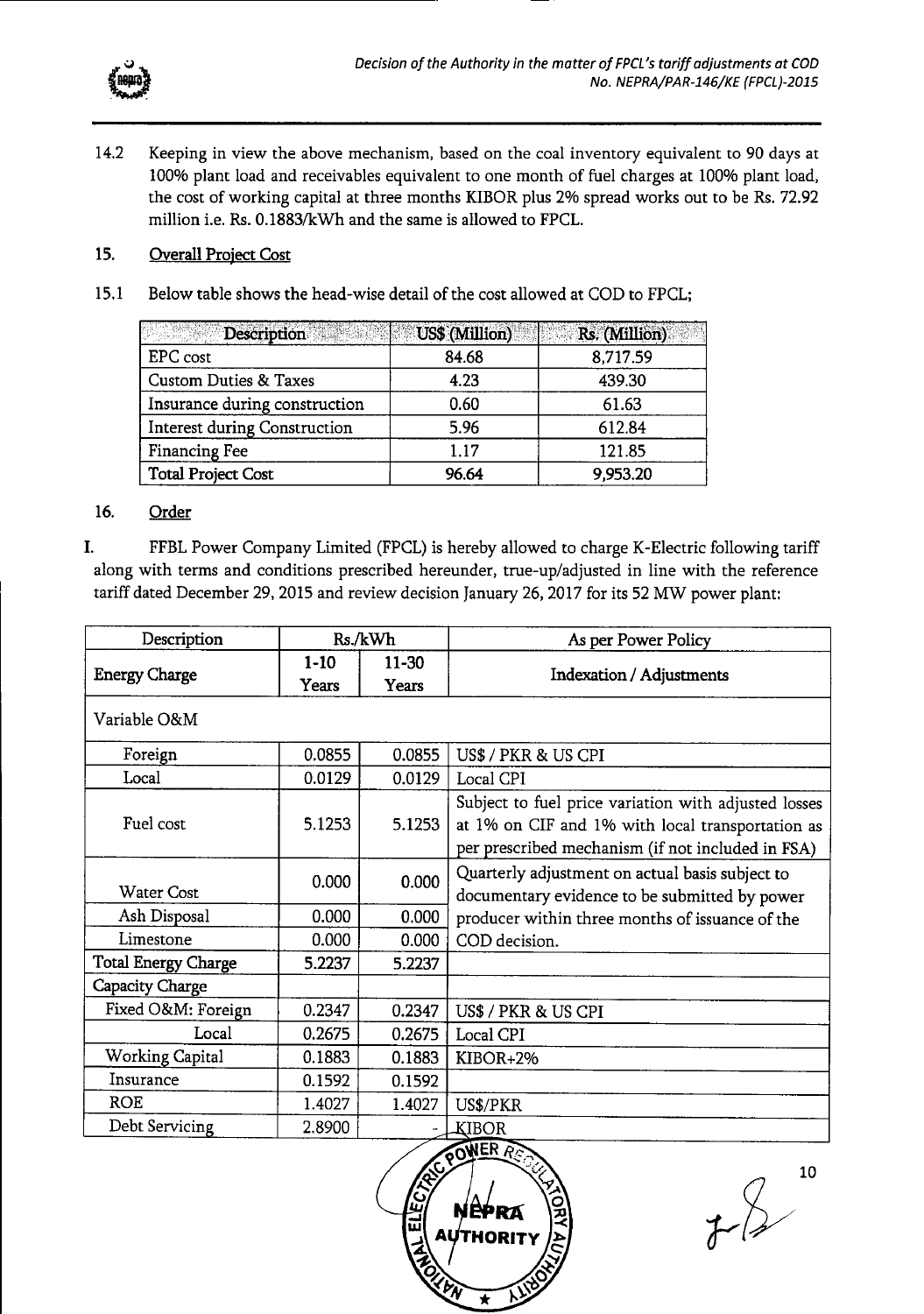

| Total Capacity Charge @<br>85% plant factor | 5.1436 | 2.2535 |  |
|---------------------------------------------|--------|--------|--|
| Total Tariff Levelized                      | 9.3612 |        |  |

- i. The tariff has been calculated on the basis of net capacity of 52 MW and annual generation @ 85% plant factor of 387.19 GWH.
- ii. The above tariff is applicable for the period of 30 years on BOO basis commencing from the date of Commercial Operate Date (COD)
- iii. Debt Service shall be paid in the first 10 years of commercial operation of the plant or 387.192 GWh whichever is earlier.
- iv. The sole criterion for dispatch of all of the coal based power plants shall be the "merit order dispatch. The Seller shall be entitled for the capacity charge in case it falls in the merit order and K-Electric did not procure power from the Seller. The Capacity Charge on this account shall be borne by the K-Electric.
- v. The dispatch criterion shall be Energy Purchase Price.
- vi. Thermal efficiency has been taken as 29.24% flat over the project life,
- vii. The component-wise tariff is attached as Annex-I The debt service schedule is attached as Annex-Il
- viii. The 1-10 years tariff in US Cents is 9.9021/kwh and for 11-30 years is US Cents 7.1418/kWh, The levelized tariff in US Cents is 8,9410/kWh.

# II. Adjustment of Rupee / Dollar Parity

The relevant tariff components has been adjusted on account of actual variation of Rupee IUS\$ parity over the reference is Rs. 104.7/US\$.

# a) Adjustment in Insurance as per Actual

The actual insurance cost for the minimum cover required under the contractual obligations with the Power Purchaser not exceeding 1% of the EPC Cost will be treated as pass-through item. Insurance component of reference shall be adjusted as per actual on yearly basis upon production of authentic documentary evidence by the power producer according to the following formula:

| Insurance (Adj)<br>Where: | = Rs. 0.1592 per kWhour $\angle P_{(Ref)} \cdot P_{(Act)}$                                                                                                                                                                                                                                                                                                                                   |
|---------------------------|----------------------------------------------------------------------------------------------------------------------------------------------------------------------------------------------------------------------------------------------------------------------------------------------------------------------------------------------------------------------------------------------|
| P(Ref)                    | = Reference premium Rs. $61,627,037$                                                                                                                                                                                                                                                                                                                                                         |
| $P$ (Act)                 | = Actual premium or 1% of the adjusted EPC whichever is lower.<br>FPCL tariff is based on take and pay basis therefore the above insurance<br>component has been worked on 85% plant factor i.e. 387.19 GWh. Accordingly<br>the same amount shall be recovered on the above units. Power purchaser to ensure<br>that the insurance amount be released/paid keeping in view the above factor. |



 $\frac{2}{\sqrt{3}}$ 11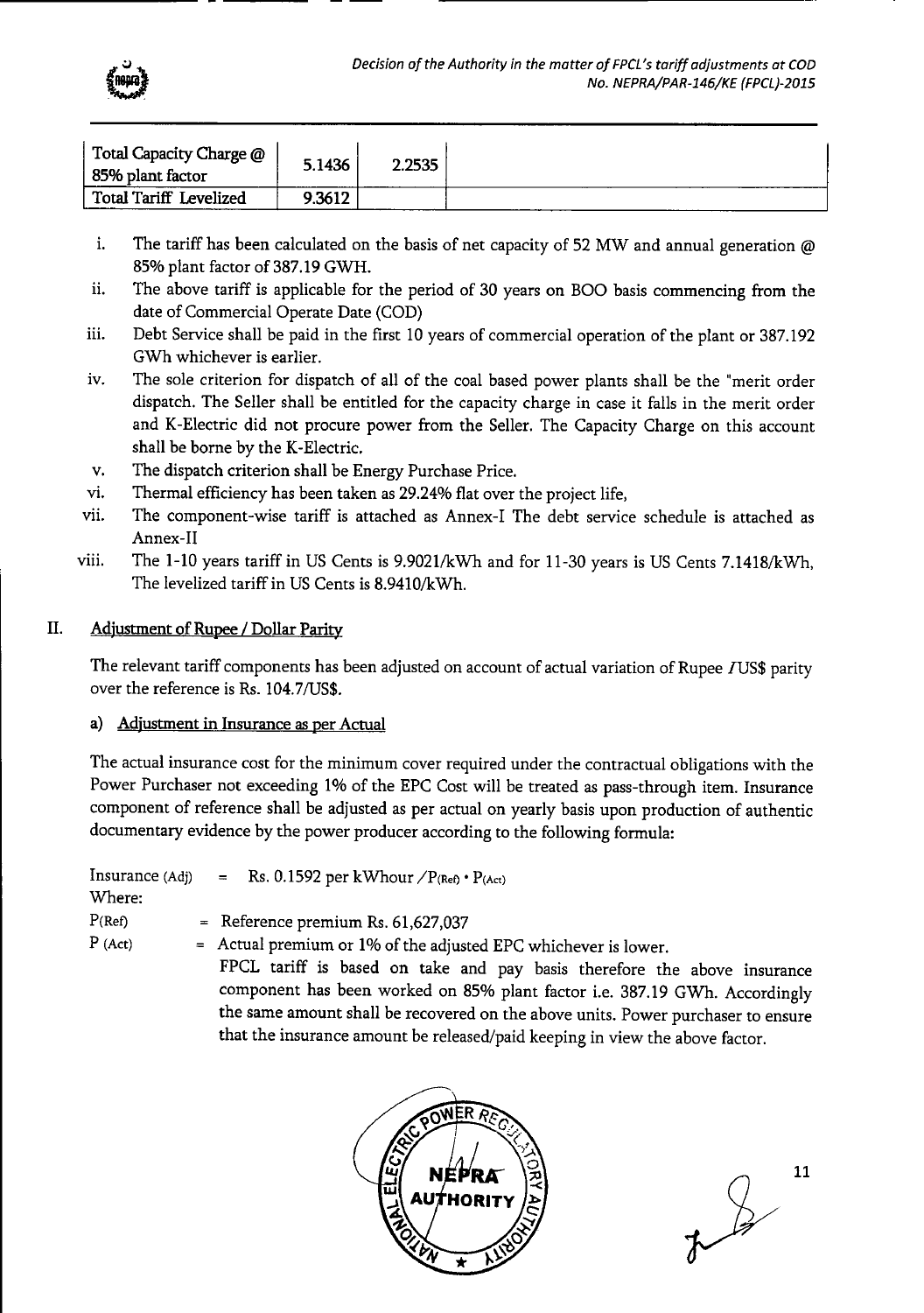

# b) Return on Equity

The Return on Equity (ROE) has been adjusted on account of actual variation in PKRAJS\$ parity. Subsequently, the indexation shall be made according to the following formula;

 $ROE$  (Rev) =  $ROE$  (Ref)<sup>\*</sup>  $ER$  (Rev)  $\angle 104.7$ 

Where

ROE **(Rev)** = Revised ROE  $ROE$  (Ref) = Reference ROE ER  $(Rev)$  = The revised TT & OD selling rate of US\$ as notified by the National Bank of Pakistan

# III. Pass Through Items

In case the company is obligated to pay any tax on its income from generation of electricity, or any duties and/or taxes, not being of refundable nature, are imposed on the company, the exact amount paid by the company on these accounts shall be reimbursed on production of original receipts. This payment shall be considered as a pass-through payment spread over a period of twelve months. Furthermore, in such a scenario, the company shall also submit to the power purchaser details of any tax savings and the power purchaser shall deduct the amount of these savings from its payment to the company on account of taxation. However, withholding tax on dividend will not be passed through.

# *W.* Indexation

The following indexation shall be applicable to the tariff:

# a) Indexation applicable to O&M

The foreign component of fixed O&M shall be adjusted with US CPI notified by US Bureau of Labour & Statistics and revised IT & OD selling rate of US\$ rate notified by National Bank of Pakistan. The local component of fixed O&M shall be adjusted with local CPI notified by Pakistan Bureau of Statistics. The fixed O&M shall be adjusted on quarterly basis on 1st July, 1st October. 1st January & 1st April of the Financial Year on the basis of available information with respect to exchange rate, US CPI and local CPI. The mode of indexation will be as under:

# Fixed O&M

Fixed O&M (FRev) = Rs. 0.2347/kWh  $\cdot$  US CPI (Rev)  $/$  243.603  $\cdot$  ER (Rev)  $/$  104.7 Fixed O&M  $(LRev) = Rs. 0.2675/kWh \cdot CPU (Rev) / 211.54$ 

Where:

| Fixed O&M (FRev) | $=$ | the revised fixed O&M foreign component of tariff          |
|------------------|-----|------------------------------------------------------------|
| Fixed O&M (LRev) |     | the revised fixed O&M local component of tariff            |
| $CPI$ (Ref)      | $=$ | the reference CPI of 211.54 notified by Pakistan Bureau of |
|                  |     | Statistics for the month of Feb 2017                       |
| $CPI$ (Rev)      |     | the revised CPI notified by Pakistan Bureau of Statistics  |



 $\overline{r}$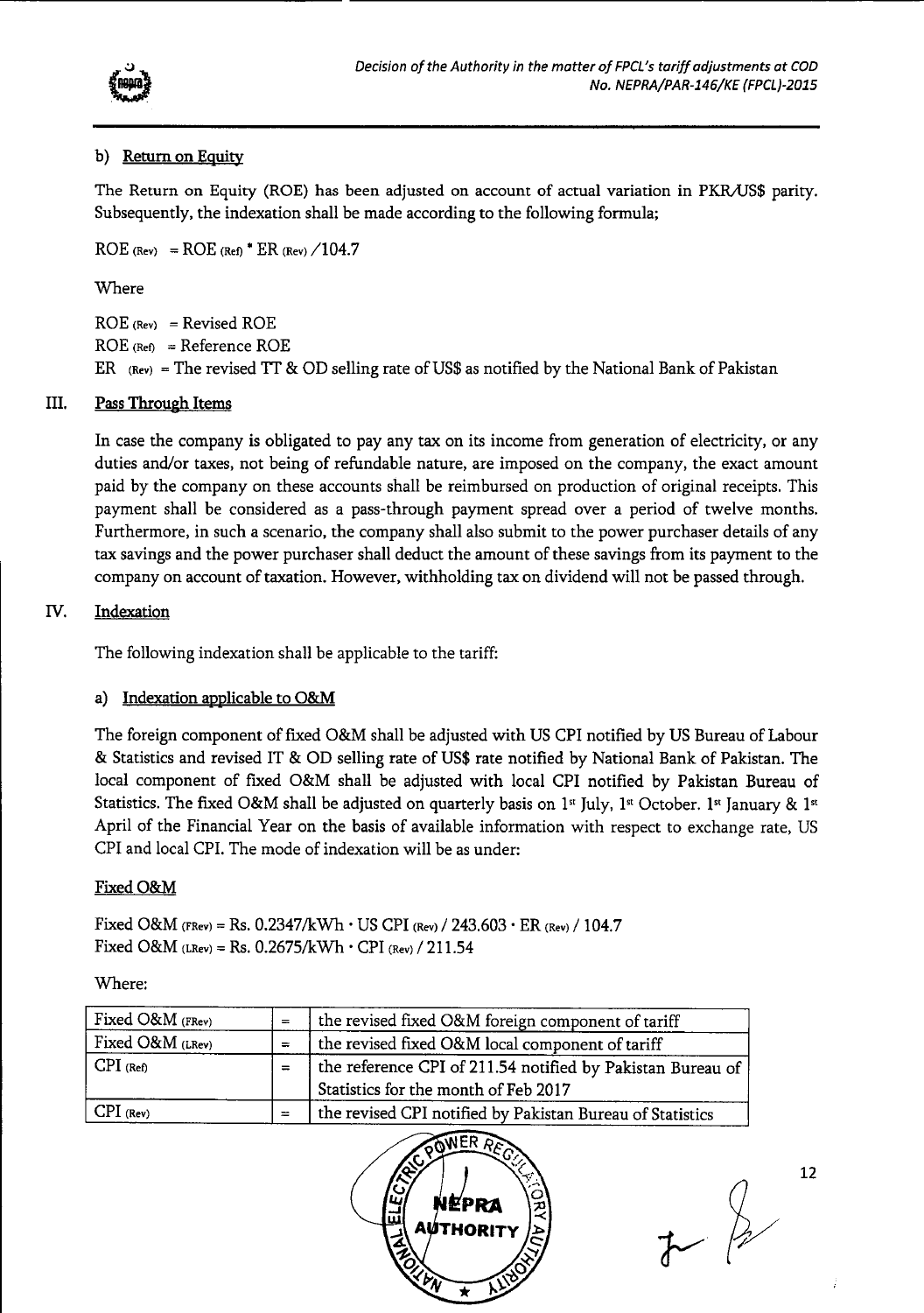

| $US$ CPI $(Ref)$ | $=$      | the reference US CPI of 243.603 notified by US Labour<br>Bureau & Statistics (All Urban Consumers) for the<br>month of Feb 2017 |
|------------------|----------|---------------------------------------------------------------------------------------------------------------------------------|
| $US$ CPI (Rev)   | $=$      | the revised US CP I notified by US Labour Bureau &<br>Statistics (All Urban Consumers)                                          |
| $ER$ (Ref)       | $\equiv$ | PKR JUS\$ exchange rate of 104.7                                                                                                |
| $ER$ (Rev)       | $=$      | the revised IT & OD selling rate of US\$ as notified by the<br>National Bank of Pakistan at invoice date.                       |

# Variable O&M

| Variable $O&M$ (FRev) | = Rs. 0.0855/kWh * US CPI (Rev) / 243.603 * ER (Rev) / 104.7 |
|-----------------------|--------------------------------------------------------------|
| Variable $O&M$ (LRev) | = Rs. $0.0129/kWh$ * CPI (Rev) / 211.54                      |

'Where:

| Variable O&M (FRev)   | $=$ | the revised variable O&M foreign component of tariff        |  |  |  |  |  |  |
|-----------------------|-----|-------------------------------------------------------------|--|--|--|--|--|--|
| Variable $O&M$ (LRev) | $=$ | the revised variable O&M local component of tariff          |  |  |  |  |  |  |
| $CPI$ (Ref)           | $=$ | the reference CPI of 211.54 notified by Pakistan Bureau of  |  |  |  |  |  |  |
|                       |     | Statistics for the month of Feb 2017                        |  |  |  |  |  |  |
| $CPI$ (Rev)           | $=$ | the revised CPI notified by Pakistan Bureau of Statistics   |  |  |  |  |  |  |
| $US$ CPI $(Ref)$      | $=$ | the reference US CPI of 243.60 notified by US Labour        |  |  |  |  |  |  |
|                       |     | Bureau & Statistics (All Urban Consumers) for the           |  |  |  |  |  |  |
|                       |     | month of Feb 2017                                           |  |  |  |  |  |  |
| US CPI (Rev)          | $=$ | the revised US CP I notified by US Labour Bureau &          |  |  |  |  |  |  |
|                       |     | Statistics (All Urban Consumers)                            |  |  |  |  |  |  |
| $ER$ (Ref)            | $=$ | PKR JUS\$ exchange rate of 104.7                            |  |  |  |  |  |  |
| $ER$ (Rev)            | $=$ | the revised IT & OD selling rate of US\$ as notified by the |  |  |  |  |  |  |
|                       |     | National Bank of Pakistan                                   |  |  |  |  |  |  |

*Nate.'* The *Ash, lime Stone and water charges shall be adjusted as per actual within three months of the issuance of this decision based on documentary evidence.* 

# V. Adjustment for KIBOR variation

The interest part of fixed charge component shall remain unchanged throughout the term except for the adjustment due to variation in interest rate as the result of variation in quarterly KIBOR according to the following formula:

| $\Delta$ I (L) | $= P(LRev) (KIBOR(Rev) * 6.12%) / 4$ |
|----------------|--------------------------------------|
|----------------|--------------------------------------|

Where:

 $\Delta$  I (L)  $=$  the variation in interest charges on local loan applicable corresponding to variation in quarterly KIBOR.  $\Delta$  I (L) can be positive or negative depending upon whether KIBOR (Rev) > or < 6.12%. The interest payment obligation will be enhanced or reduced to the extent of .  $\Delta I$  (L) for each quarter under adjustment applicable on quarterly basis.



 $\overline{\mathcal{K}}$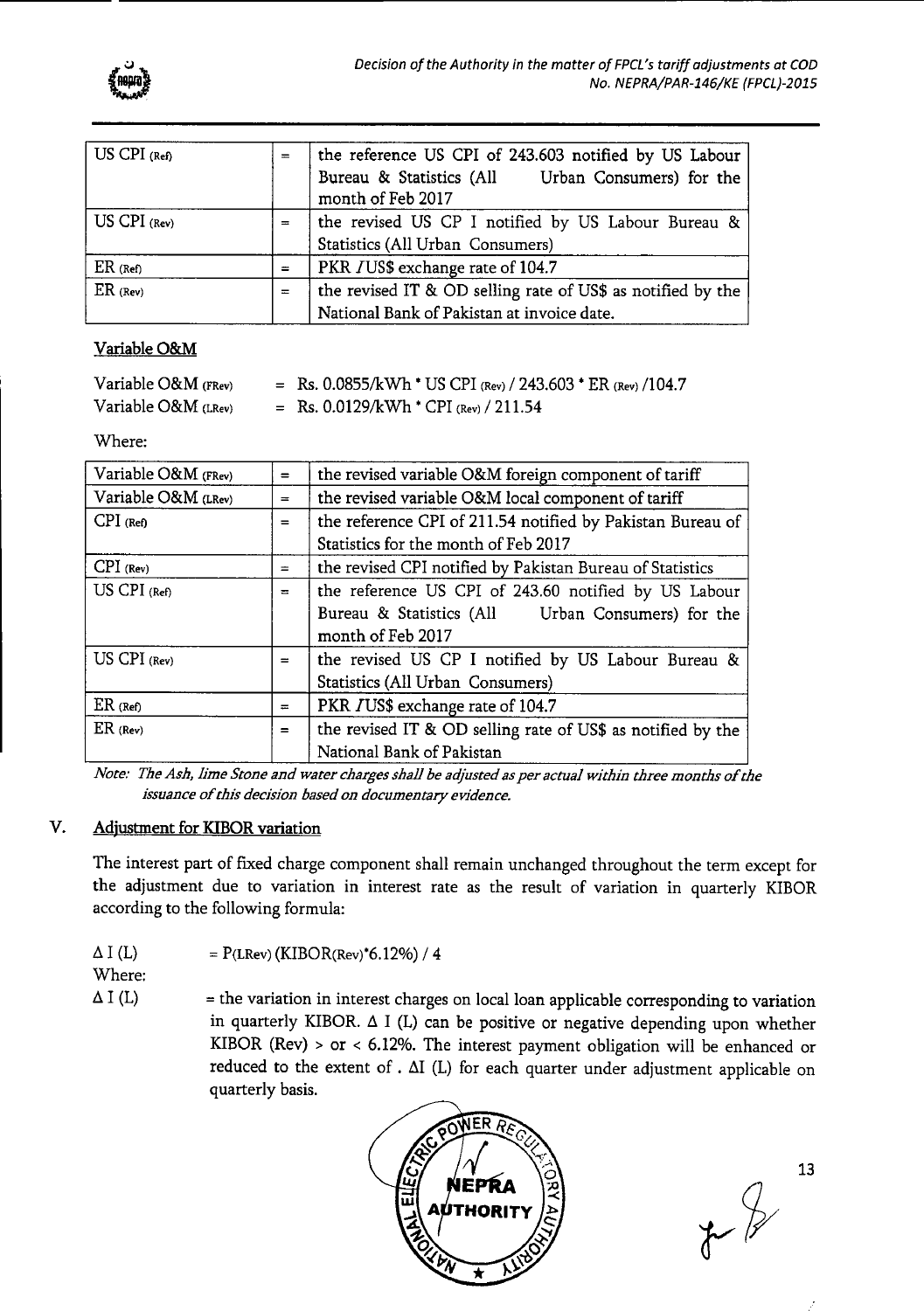

 $P$  (Rev)  $=$  In the outstanding principal (as indicated in the attached debt service schedule to this order) on a quarterly basis on the relevant quarterly calculations date. Period 1 shall commence on the date on which the  $1<sup>st</sup>$  installment is due after availing the grace period.

#### VI. Cost of Working Capital

The Cost of working capital shall be adjusted quarterly for variation in KIBOR and fuel prices only.

#### VII. Fuel Price Variation

The cost of fuel is a pass through item and is variable with dispatch. The Fuel Cost Component is calculated using the delivered coal price at the coal yard, the heating value of coal and the plant heat rate. As a matter of reference, the figures indicated by the FFBL Power Company Limited has been taken which are given hereunder:

| Description                                  | US\$/M.Ton |  |  |  |
|----------------------------------------------|------------|--|--|--|
| Coal Price Richards Bay (CP RB)              | 79.05      |  |  |  |
| Marine Freight (FT m)                        | 9.62       |  |  |  |
| Marine Insurance (Ml)                        | 0.05       |  |  |  |
| Other Charges (OC)                           | 7.73       |  |  |  |
| Discount                                     |            |  |  |  |
| Coal Price CIF                               | 93.79      |  |  |  |
| Coal Losses @ 1 % on CIF                     | 0.94       |  |  |  |
| Coal Price after 1% adjustment losses        | 94.73      |  |  |  |
| Inland Freight                               | 2.87       |  |  |  |
| Coal Price with Freight                      | 97.60      |  |  |  |
| Coal Transportation losses @1% on coal price | 0.98       |  |  |  |
| Total Coal Price with above losses           | 98.58      |  |  |  |
| Heat Rate (HR) (29.24% Net LHV)              | 11,672.37  |  |  |  |
| Heating Value Richards Bay (HV RB)           | 23,512     |  |  |  |
| PKR to US\$ currency exchange rate           | 104.70     |  |  |  |
| Fuel Cost Component with Losses- Rs./kWh     | 5.1253     |  |  |  |
| Fuel Cost Component without above losses:    | 5.1105     |  |  |  |

- *The reference price is subject to adjustment as per actual in accordance with the prescribed*  mechanism laid down in the Order of decision.
- *In case the coal handling and transportation losses are part of the Fuel Supply Agreement (FSA) then there will be no adjustment on this account.*
- *Marine Insurance will be allowed at 0.1% of the CFR price or actual whichever is lower. For this purpose the Petitioner shall submit all the relevant documents, including insurance in voice, etc.*
- *Other Charges shall include port/terminal charges, UC charges, common jetty cost ifany etc.*  This shall be adjusted on actual based on the submission of authentic documentary evidence.

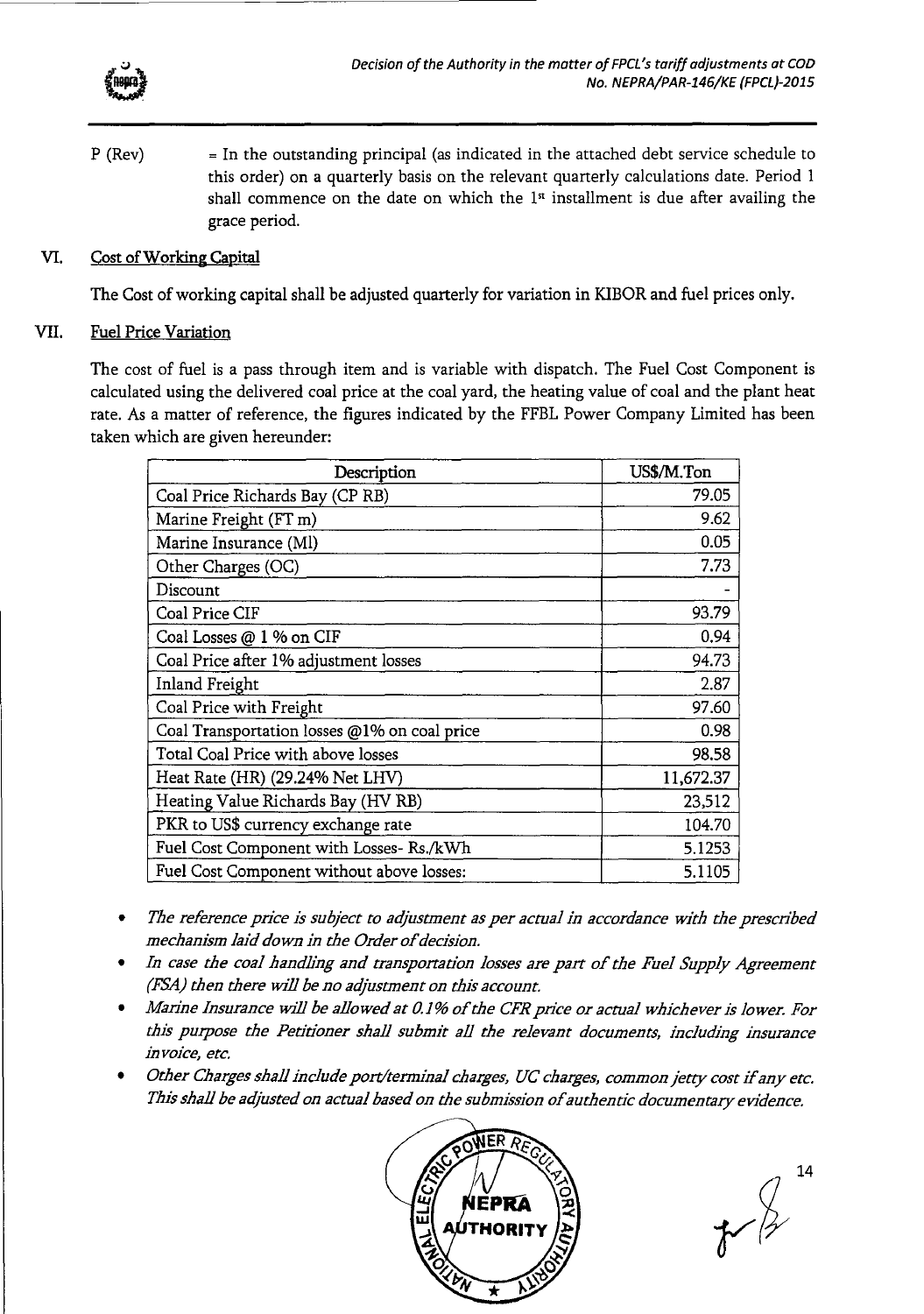

- *The Petitioner will have the option* to *procure coal from these loading regions, L e. South Africa, Australia and Indonesia. In this regard fuel cost component shall be adjusted based on actual weightage. In the instant case, fuel price adjustment mechanism based on South African coal has been prescribed.*
- *The Petitioner shall ensure a minimum calorific value of coal of5500 kCal/kg (NAR). Argus's ICI-2 (which is already benchmark for a coal CV of 5500 kCal/kg NAR) or equivalent index shall be used provided that the index is transparent and liquid*
- *The pricing mechanism shall be reviewed after three years when the actual coal price, quality, quantity, source, etc., data is available. It can be reviewed earlier if it is noted that current mechanism leads* to *a coal price that is unrealistic and detrimental* to *both the interest ofconsumers and the project sponsors.*
- *Bill of lading will be used as date of coal procurement.*

During the tariff period the fuel cost shall be calculated according to the following formula on monthly basis:

Fuel Cost Component (South African Coal)

$$
FCC = \left( \left( \left( \text{CP}_{\text{(RB)}} + \text{Ft}_{(M)} + \text{MI} + \text{OC} - \text{Discount} + \text{Ft}_{(Inland)} \right) \times \frac{\text{HR}}{\text{HV}_{(RB)}} \right) \times \text{FC}_{(Exch)} \right)
$$

- $CP(RB)$  = Actual Weighted Average Richard Bay (South Africa) Coal Prices (CP) in US\$/kg on the basis of Opening Inventory of coal and purchases of coal till the month immediately preceding the invoice month indicated in Argus/McCloskey's Coal Price Index (API 4) 6000 kCaVkg NAR
- $HV(RB) =$  Actual Weighted Average Heating Value (HV) (LHV) in Btu/kg of the coal imported from South Africa
- $HR = Heat Rate in Btu/kWh$
- $Ft(M)$  = Actual marine freight computed on the basis of approved mechanism in US\$/kg
- OC = Other Charges to include all port and terminal charges etc. in US\$/kg
- $MI =$ Marine Insurance in US\$/kg
- $FC$ (Exch) = Average PKR to US\$ exchange rate for the month
- $Ft(ind)$  = Inland Freight expressed in Rs/kg

# VIH. Losses on Transportation of Coal

The power producer will be allowed losses on coal handling, transportation of imported *I* local coal up to 2%. If the Coal Supply Agreement caters for the transportation losses in the price, there will be no adjustment in coal pricing on account of transportation losses.

# IX. Monitoring Mechanism for the use of coal fuel

The Power Producer shall furnish a monthly coal usage and coal procurement statement duly verified and certified by the power purchaser or through internationally recognized reputable third-party firm for each month, along with the monthly energy bill. The statement shall cover details such as:



15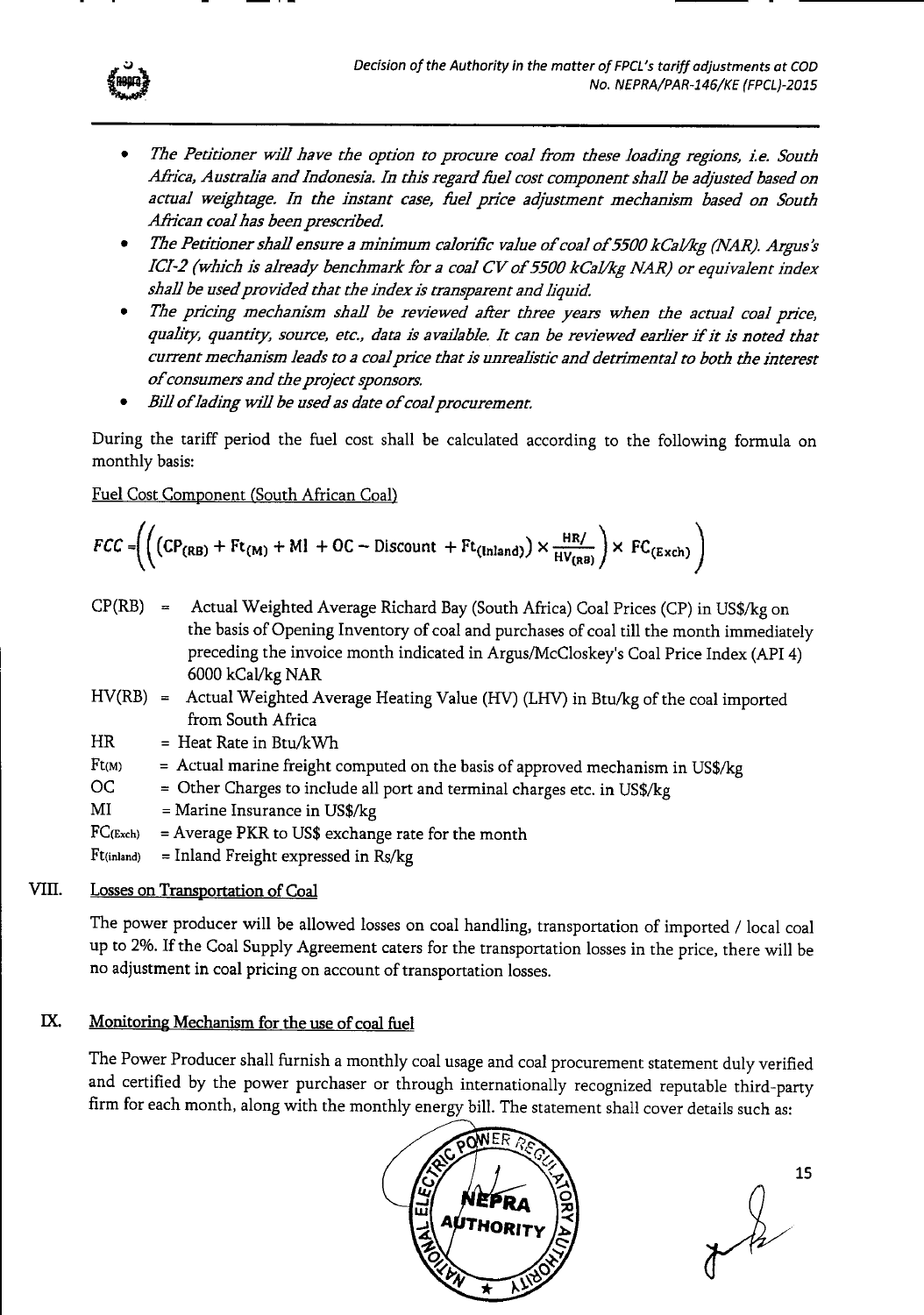

- o Quantity of fuel (tons) consumed and procured for each source along with heating value during the month for power generation purposes,
- o Cumulative quantity (tons) of coal consumed and procured till the end of that month during the year source wise,
- o Actual (gross and net) energy generation (denominated in units) during the month,
- o Cumulative actual (gross and net) energy generation (denominated in units) until the end of that month during the year,
- o Opening fuel stock quantity (tons),
- o Receipt of fuel quantity (tons) at the power plant site and
- o Closing fuel stock quantity (tons) for available at the power plant site.

# X. Definitions and Interpretations

- i. "Auxiliary energy consumption" means the quantum of energy consumed by auxiliary equipment of the generating facility, and transformer losses within the generating facility, expressed in Megawatts as well as in percentage of the sum of gross output at the generator terminals of all the units of the generating plant;
- ii. "Capital cost' means the cost of all capital work including plant and machinery, civil work, erection and commissioning and evacuation infrastructure up to inter-connection point;
- iii. 'Design Coal" means the ideal type of coal or fuel that is selected to be used during performance testing of steam generators in power plant engineering;
- iv. "Grace Period" means a period equivalent to the construction period of the coal project.
- v. "Installed capacity' means the summation of the name plate capacities of all the units of the generating facility or the capacity of the generating facility (reckoned at the generator terminals), approved by the Authority from time to time as indicated in the generation license;
- vi. "Inter-connection Point" shall mean interface point of energy generating facility with the transmission system or distribution system, as the case may be:
- vii. "Operation and maintenance expenses" or 'O&M expenses' means the expenditure incurred on operation and maintenance of the project, or part thereof, and includes the expenditure on manpower, repairs, spares, consumables and overheads;
- viii. 'Project' means a generating facility or the evacuation system up to inter-connection point;
- ix. "Tariff period" means the period from date of commercial operation.
- x. 'Useful Life' in relation to a unit of a generating facility including evacuation system shall mean the period during which the generating facility including evacuation system is expected to be usable for the purpose of generating electricity from the date of commercial operation (COD) of such generation facility, namely coal based power project is 30 years;
- xi. "Year" means a period of 12 months.
- xii. All plant and equipment shall be new and shall be designed, manufactured and tested in accordance with the acceptable standards.
- xiii. The verification of the new machinery will be done by the independent engineer at the time of the commissioning of the plant duly verified by the power purchaser.
- xiv. Taxes and duties on the import of plant & machinery during the construction period have been included in the project cost and shall be adjusted on actual at the time of COD on the basis of verifiable documentary evidence.



 $\frac{2}{3}$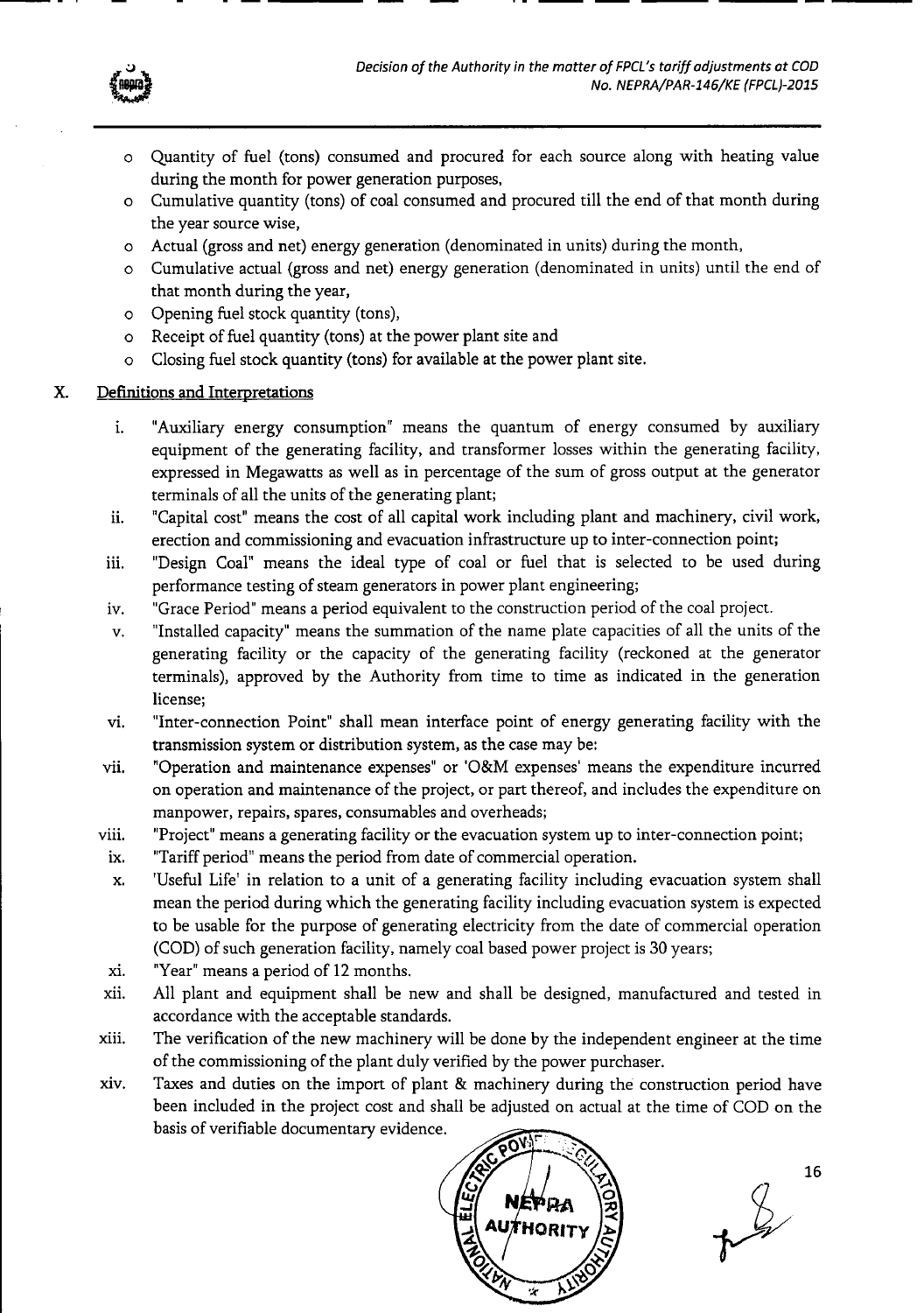

- xv. General assumptions, which are not covered in this determination, may be dealt with as per the standard terms of the Power Purchase Agreement.
- xvi. The PPA executed shall be consistent with all applicable documents including Generation License and NEPRA's tariff determination for the power producer. Any provision of PPA, which is inconsistent with NEPRA's tariff determination shall be void to that extent audits financial impact shall not be passed on to the end-consumers.
- XI. The above tariff along with two annexures will be notified in the official Gazette in accordance with the section 31(7) of the NEPRA Act 1997.

# **AUTHORITY**

Rehmatullah Baloch Member

Engr. Maqsood Anwar Khan Member

Engr. Rafique Ahmed Shaikh Member

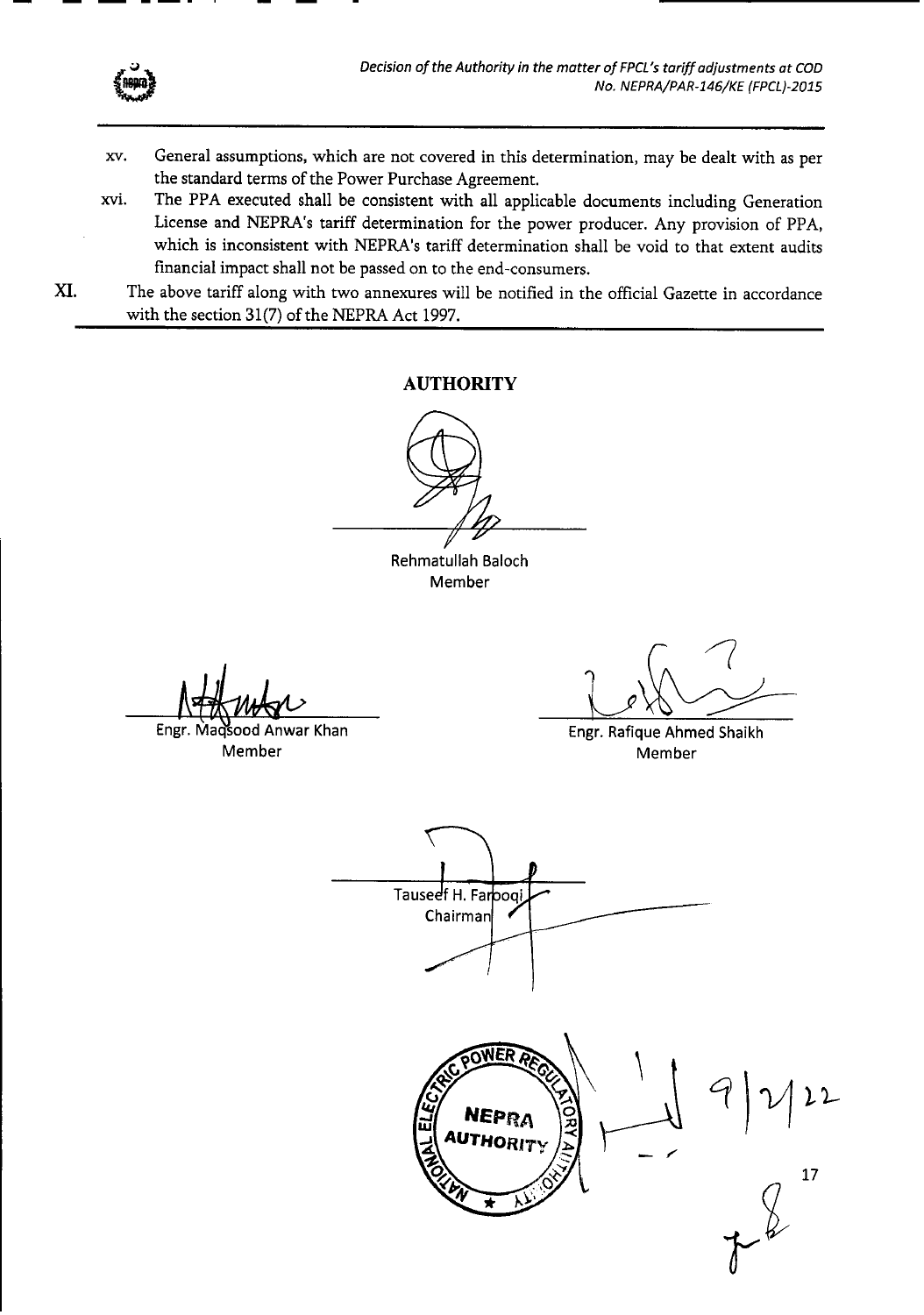|              | FFBL Power Company Limited - 52 MW Coal Based Generation Power Plant |                                           |        |                              |                  |                                                     |                  |                                                         |                                               |        |                       |                                   | Annex - 1 |                                    |                     |                         |                           |                                   |
|--------------|----------------------------------------------------------------------|-------------------------------------------|--------|------------------------------|------------------|-----------------------------------------------------|------------------|---------------------------------------------------------|-----------------------------------------------|--------|-----------------------|-----------------------------------|-----------|------------------------------------|---------------------|-------------------------|---------------------------|-----------------------------------|
|              |                                                                      | Energy Purchase Price (Rs / Wh)<br>en Alb |        |                              |                  |                                                     |                  |                                                         |                                               |        |                       | Capacity Purchase Price (PKR/kWh) |           |                                    |                     | <b>REPORT OF STRAIN</b> | Total                     | Total                             |
|              |                                                                      | Maret<br><b>Component</b>                 | abbres | <b>Elime</b><br><b>Stone</b> | Foreign:         | <b><i>The VariO&amp;M 22760</i></b><br><b>Local</b> | Water<br>Charges | $\sqrt{10}$ dal $\sqrt{2}$<br>$\epsilon$ EPP $\epsilon$ | <b>ExectO&amp;M</b><br><b>ExLocal</b> Foreign |        | Cost of<br><b>MWG</b> | Insurance                         | ROE       | <b>ES Debt</b><br><b>Repayment</b> | Interest<br>Charges | :Total)<br>CPP          | <b>Tariff</b><br>Rs: /kWh | <b>Tariff</b><br><b>Cents/kWh</b> |
|              | -1                                                                   | 5.1253                                    | 0.0000 | 0.0000                       | 0.0855           | 0.0129                                              | 0.0000           | 5.2237                                                  | 0.2675                                        | 0.2347 | 0.1883                | 0.1592                            | 1.4027    | 1.2781                             | 1.6119              | 5.1436                  | 10.3675                   | 9.9021                            |
|              | 2                                                                    | 5.1253                                    | 0.0000 | 0.0000                       | 0.0855           | 0.0129                                              | 0.0000           | 5.2237                                                  | 0.2675                                        | 0.2347 | 0.1883                | 0.1592                            | 1.4027    | 1.3912                             | 1.4988              | 5.1436                  | 10.3675                   | 9.9021                            |
|              | 3                                                                    | 5.1253                                    | 0.0000 | 0.0000                       | 0.0855           | 0.0129                                              | 0.0000           | 5.2237                                                  | 0.2675                                        | 0.2347 | 0.1883                | 0.1592                            | 1.4027    | 1.5144                             | 1.3757              | 5.1436                  | 10.3675                   | 9.902'                            |
|              | 4                                                                    | 5.1253                                    | 0.0000 | 0.0000                       | 0.0855           | 0.0129                                              | 0.0000           | 5.2237                                                  | 0.2675                                        | 0.2347 | 0.1883                | 0.1592                            | 1.4027    | 1.6484                             | 1.2417              | 5.1436                  | 10.3675                   | 9.9021                            |
|              | 5                                                                    | 5.1253                                    | 0.0000 | 0.0000                       | 0.0855           | 0.0129                                              | 0.0000           | 5.2237                                                  | 0.2675                                        | 0.2347 | 0.1883                | 0.1592                            | 1.4027    | 1.7942                             | 1.0958              | 5.1436                  | 10.3675                   | 9.9021                            |
|              | 6                                                                    | 5.1253                                    | 0.0000 | 0.0000                       | 0.0855           | 0.0129                                              | 0.0000           | 5.2237                                                  | 0.2675                                        | 0.2347 | 0.1883                | 0.1592                            | 1.4027    | 1.9530                             | 0.9370              | 5.1436                  | 10.3675                   | 9.9021                            |
|              | 7                                                                    | 5.1253                                    | 0.0000 | 0.0000                       | 0.0855           | 0.0129                                              | 0.0000           | 5.2237                                                  | 0.2675                                        | 0.2347 | 0.1883                | 0.1592                            | 1.4027    | 2.1259                             | 0.7642              | 5.1436                  | 10.3675                   | 9.9021                            |
|              | 8                                                                    | 5.1253                                    | 0.0000 | 0.0000                       | 0.0855           | 0.0129                                              | 0.0000           | 5.2237                                                  | 0.2675                                        | 0.2347 | 0.1883                | 0.1592                            | 1.4027    | 2.3140                             | 0.5761              | 5.1436                  | 10.3675                   | 9.9021                            |
|              | 9                                                                    | 5.1253                                    | 0.0000 | 0.0000                       | 0.0855           | 0.0129                                              | 0.0000           | 5.2237                                                  | 0.2675                                        | 0.2347 | 0.1883                | 0.1592                            | 1.4027    | 2.5187                             | 0.3713              | 5.1436                  | 10.3675                   | 9.9021                            |
|              | 10                                                                   | 5.1253                                    | 0.0000 | 0.0000                       | 0.0855           | 0.0129                                              | 0.0000           | 5.2237                                                  | 0.2675                                        | 0.2347 | 0.1883                | 0.1592                            | 1.4027    | 2.7416                             | 0.1484              | 5.1436                  | 10.3675                   | 9.9021                            |
|              | 11                                                                   | 5.1253                                    | 0.0000 | 0.0000                       | 0.0855           | 0.0129                                              | 0.0000           | 5.2237                                                  | 0.2675                                        | 0.2347 | 0.1883                | 0.1592                            | 1.4027    | 0.0000                             | 0.0000              | 2.2535                  | 7.4774                    | 7.1418                            |
|              | 12                                                                   | 5.1253                                    | 0.0000 | 0.0000                       | 0.0855           | 0.0129                                              | 0.0000           | 5.223                                                   | 0.2675                                        | 0.2347 | 0.1883                | 0.1592                            | 1.4027    | 0.0000                             | 0.0000              | 2.2535                  | 7.4774                    | 7.1418                            |
|              | 13                                                                   | 5.1253                                    | 0.0000 | 0.0000                       | 0.0855           | 0.0129                                              | 0.0000           | 5.2237                                                  | 0.2675                                        | 0.2347 | 0.1883                | 0.1592                            | 1.4027    | 0.0000                             | 0.0000              | 2.2535                  | 7.4774                    | 7.1418                            |
|              | 14                                                                   | 5.1253                                    | 0.0000 | 0.0000                       | 0.0855           | 0.0129                                              | 0.0000           | 5.223                                                   | 0.2675                                        | 0.2347 | 0.1883                | 0.1592                            | 1.4027    | 0.0000                             | 0.0000              | 2.2535                  | 7.4774                    | 7.1418                            |
|              | 15                                                                   | 5.1253                                    | 0.0000 | 0.0000                       | 0.0855           | 0.0129                                              | 0.0000           | 5.2237                                                  | 0.2675                                        | 0.2347 | 0.1883                | 0.1592                            | 1.4027    | 0.0000                             | 0.0000              | 2.2535                  | 7.4774                    | 7.1418                            |
|              | 16                                                                   | 5.1253                                    | 0.0000 | 0.0000                       | 0.0855           | 0.0129                                              | 0.0000           | 5.2237                                                  | 0.2675                                        | 0.2347 | 0.1883                | 0.1592                            | 1.4027    | 0.0000                             | 0.0000              | 2.2535                  | 7.4774                    | 7.1418                            |
|              | 17                                                                   | 5.1253                                    | 0.0000 | 0.0000                       | 0.0855           | 0.0129                                              | 0.0000           | 5.2237                                                  | 0.2675                                        | 0.2347 | 0.1883                | 0.1592                            | 1.4027    | 0.0000                             | 0.0000              | 2.2535                  | 7.4774                    | 7.1418                            |
|              | 18                                                                   | 5.1253                                    | 0.0000 | 0.0000                       | 0.0855           | 0.0129                                              | 0.0000           | 5.2237                                                  | 0.2675                                        | 0.2347 | 0.1883                | 0.1592                            | 1.4027    | 0.0000                             | 0.0000              | 2.2535                  | 7.4774                    | 7.1418                            |
|              | REGUL                                                                | 5.1253                                    | 0.0000 | 0.0000                       | 0.0855           | 0.0129                                              | 0.0000           | 5.2237                                                  | 0.2675                                        | 0.2347 | 0.1883                | 0.1592                            | 1.4027    | 0.0000                             | 0.0000              | 2.2535                  | 7.4774                    | 7.1418                            |
|              |                                                                      | [253                                      | 0.0000 | 0.0000                       | 0.0855           | 0.0129                                              | 0.0000           | 5.2237                                                  | 0.2675                                        | 0.2347 | 0.1883                | 0.1592                            | 1.4027    | 0.0000                             | 0.0000              | 2.2535                  | 7.4774                    | 7.1418                            |
| <b>ASKER</b> | 21                                                                   | Æ.                                        | 0.0000 | 0.0000                       | 0.0855           | 0.0129                                              | 0.0000           | 5.2237                                                  | 0.2675                                        | 0.2347 | 0.1883                | 0.1592                            | 1.4027    | 0.0000                             | 0.0000              | 2.2535                  | 7.4774                    | 7.1418                            |
|              |                                                                      | 图                                         | 0.0000 | 0.0000                       | 0.0855           | 0.0129                                              | 0.0000           | 5.2237                                                  | 0.2675                                        | 0.2347 | 0.1883                | 0.1592                            | 1.4027    | 0.0000                             | 0.0000              | 2.2535                  | 7.4774                    | 7.1418                            |
|              | NERY                                                                 | 5.1253                                    | 0.0000 | 0.0000                       | 0.0855           | 0.0129                                              | 0.0000           | 5.2237                                                  | 0.2675                                        | 0.2347 | 0.1883                | 0.1592                            | 1.4027    | 0.0000                             | 0.0000              | 2.2535                  | 7.4774                    | 7.1418                            |
| $\kappa^{y}$ | $\mathbf{Q}$                                                         | 尮<br>5.                                   | 0.0000 | 0.0000                       | 0.0855           | 0.0129                                              | 0.0000           | 5.2237                                                  | 0.2675                                        | 0.2347 | 0.1883                | 0.1592                            | 1.4027    | 0.0000                             | 0.0000              | 2.2535                  | 7.4774                    | 7.1418                            |
|              | 25                                                                   | $\sqrt{24}$                               | 0.0000 | 0.0000                       | 0.0855           | 0.0129                                              | 0.0000           | 5.2237                                                  | 0.2675                                        | 0.2347 | 0.1883                | 0.1592                            | 1.4027    | 0.0000                             | 0.0000              | 2.2535                  | 7.4774                    | 7.1418                            |
|              | <u>tàh</u>                                                           | ¥5.Y253                                   | 0.0000 | 0.0000                       | 0.0855           | 0.0129                                              | 0.0000           | 5.2237                                                  | 0.2675                                        | 0.2347 | 0.1883                | 0.1592                            | 1.4027    | 0.0000                             | 0.0000              | 2.2535                  | 7.4774                    | 7.1418                            |
|              |                                                                      | 5.1253                                    | 0.0000 | 0.0000                       | 0.0855           | 0.0129                                              | 0.0000           | 5.2237                                                  | 0.2675                                        | 0.2347 | 0.1883                | 0.1592                            | 1.4027    | 0.0000                             | C.0000              | 2.2535                  | 7.4774                    | 7.1418                            |
|              | 28                                                                   | 5.1253                                    | 0.0000 | 0.0000                       | 0.0855           | 0.0129                                              | 0.0000           | 5.2237                                                  | 0.2675                                        | 0.2347 | 0.1883                | 0.1592                            | 1.4027    | 0.0000                             | <b>C.0000</b>       | 2.2535                  | 7.4774                    | 7.1418                            |
|              | 29                                                                   | 5.1253                                    | 0.0000 | 0.0000                       | 0.0855           | 0.0129                                              | 0.0000           | 5.2237                                                  | 0.2675                                        | 0.2347 | 0.1883                | 0.1592                            | 1.4027    | 0.0000                             | 0.0000              | 2.2535                  | 7.4774                    | 7.1418                            |
|              | 30                                                                   | 5.1253                                    | 0.0000 | 0.0000                       | 0.0855           | 0.0129                                              | 0.0000           | 5.2237                                                  | 0.2675                                        | 0.2347 | 0.1883                | 0.1592                            | 1.4027    | 0.0000                             | 0.0000              | 2.2535                  | 7.4774                    | 7.1418                            |
|              | Average                                                              |                                           |        |                              |                  |                                                     |                  |                                                         |                                               |        |                       |                                   |           |                                    |                     |                         |                           |                                   |
|              | $1 - 10$                                                             | 5.1253                                    |        |                              | 0.0855           | 0.0129                                              | 0.0000           | 5.2237                                                  | 0.2675                                        | 0.2347 | 0.1883                | 0.1592                            | 1.4027    | 1.9280                             | 0.9621              | 5.1436                  | 10.3675                   | 9.9021                            |
|              | 11-30<br>$1-30$                                                      | 5.1253<br>5.1253                          |        |                              | 0.0855<br>0.0855 | 0.0129<br>0.0129                                    | 0.0000<br>0.0000 | 5.2237<br>5.2237                                        | 0.2675                                        | 0.2347 | 0.1883                | 0.1592                            | 1.4027    | 0.0000                             | 0.0000              | 2.2535                  | 7.4774                    | 7.1418                            |
|              | Levelized                                                            |                                           |        |                              |                  |                                                     |                  |                                                         | 0.2675                                        | 0.2347 | 0.1883                | 0.1592                            | 1.4027    | 0.6427                             | 0.3207              | 3.2169                  | 8.4408                    | 8.0619                            |
|              | $1 - 30$                                                             | 5.1253                                    | 0.0000 | 0.0000                       | 0.0855           | 0.0129                                              | 0.0000           | 5.2237                                                  | 0.2675                                        | 0.2347 | 0.1883                | 0.1592                            | 1.4027    | 1.1761                             | 0.7076              | 4.1373                  | 9.3612                    | 8.9410                            |
|              |                                                                      |                                           |        |                              |                  |                                                     |                  |                                                         |                                               |        |                       |                                   |           |                                    |                     |                         |                           |                                   |

Without coal transportation losses

 $\mathcal{A}^{(1)}$ 

 $\mathcal{L}$